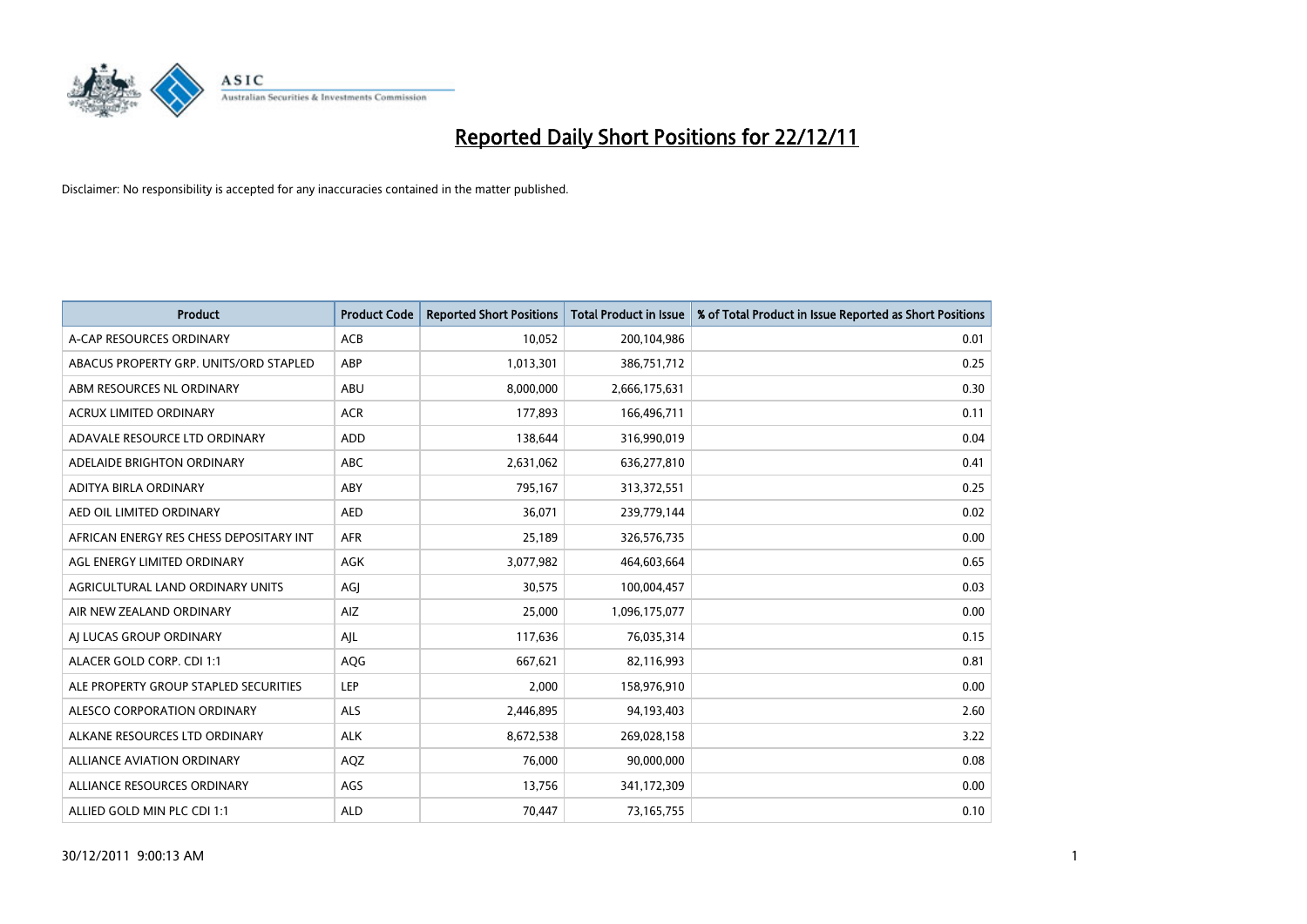

| <b>Product</b>                         | <b>Product Code</b> | <b>Reported Short Positions</b> | <b>Total Product in Issue</b> | % of Total Product in Issue Reported as Short Positions |
|----------------------------------------|---------------------|---------------------------------|-------------------------------|---------------------------------------------------------|
| ALLIED HEALTH LTD ORDINARY             | AHZ                 | 134,528                         | 656,382,383                   | 0.02                                                    |
| ALTONA MINING LTD ORDINARY             | AOH                 | 1,006,859                       | 518,687,704                   | 0.20                                                    |
| ALUMINA LIMITED ORDINARY               | <b>AWC</b>          | 33,681,421                      | 2,440,196,187                 | 1.38                                                    |
| AMADEUS ENERGY ORDINARY                | AMU                 | 454,000                         | 274,786,018                   | 0.17                                                    |
| AMALGAMATED HOLDINGS ORDINARY          | AHD                 | 21,221                          | 157,533,146                   | 0.01                                                    |
| AMCOR LIMITED ORDINARY                 | <b>AMC</b>          | 4,458,282                       | 1,213,746,007                 | 0.35                                                    |
| AMP LIMITED ORDINARY                   | AMP                 | 9,302,067                       | 2,854,672,784                 | 0.32                                                    |
| AMPELLA MINING ORDINARY                | <b>AMX</b>          | 498,846                         | 205,985,108                   | 0.25                                                    |
| ANGLOGOLD ASHANTI CDI 5:1              | AGG                 | 30,570                          | 89,207,765                    | 0.03                                                    |
| ANSELL LIMITED ORDINARY                | <b>ANN</b>          | 2,387,035                       | 130,656,668                   | 1.81                                                    |
| ANTARES ENERGY LTD ORDINARY            | <b>AZZ</b>          | 150,725                         | 262,924,559                   | 0.05                                                    |
| ANZ BANKING GRP LTD ORDINARY           | ANZ                 | 13,940,297                      | 2,634,777,566                 | 0.50                                                    |
| APA GROUP STAPLED SECURITIES           | <b>APA</b>          | 8,762,203                       | 639,334,625                   | 1.35                                                    |
| APEX MINERALS NL ORDINARY              | <b>AXM</b>          | 885,146                         | 5,550,243,713                 | 0.02                                                    |
| APN EUROPEAN RETAIL UNITS STAPLED SEC. | AEZ                 | 11,832                          | 544,910,660                   | 0.00                                                    |
| APN NEWS & MEDIA ORDINARY              | <b>APN</b>          | 26,416,059                      | 630,211,415                   | 4.17                                                    |
| AQUARIUS PLATINUM. ORDINARY            | <b>AOP</b>          | 2,303,033                       | 470,312,578                   | 0.46                                                    |
| AQUILA RESOURCES BONUS DEFERRED        | AQABB               | 269,005                         | 37,436,849                    | 0.70                                                    |
| AOUILA RESOURCES ORDINARY              | <b>AQA</b>          | 6,030,263                       | 374,368,499                   | 1.57                                                    |
| ARAFURA RESOURCE LTD ORDINARY          | <b>ARU</b>          | 11,950,270                      | 367,980,342                   | 3.23                                                    |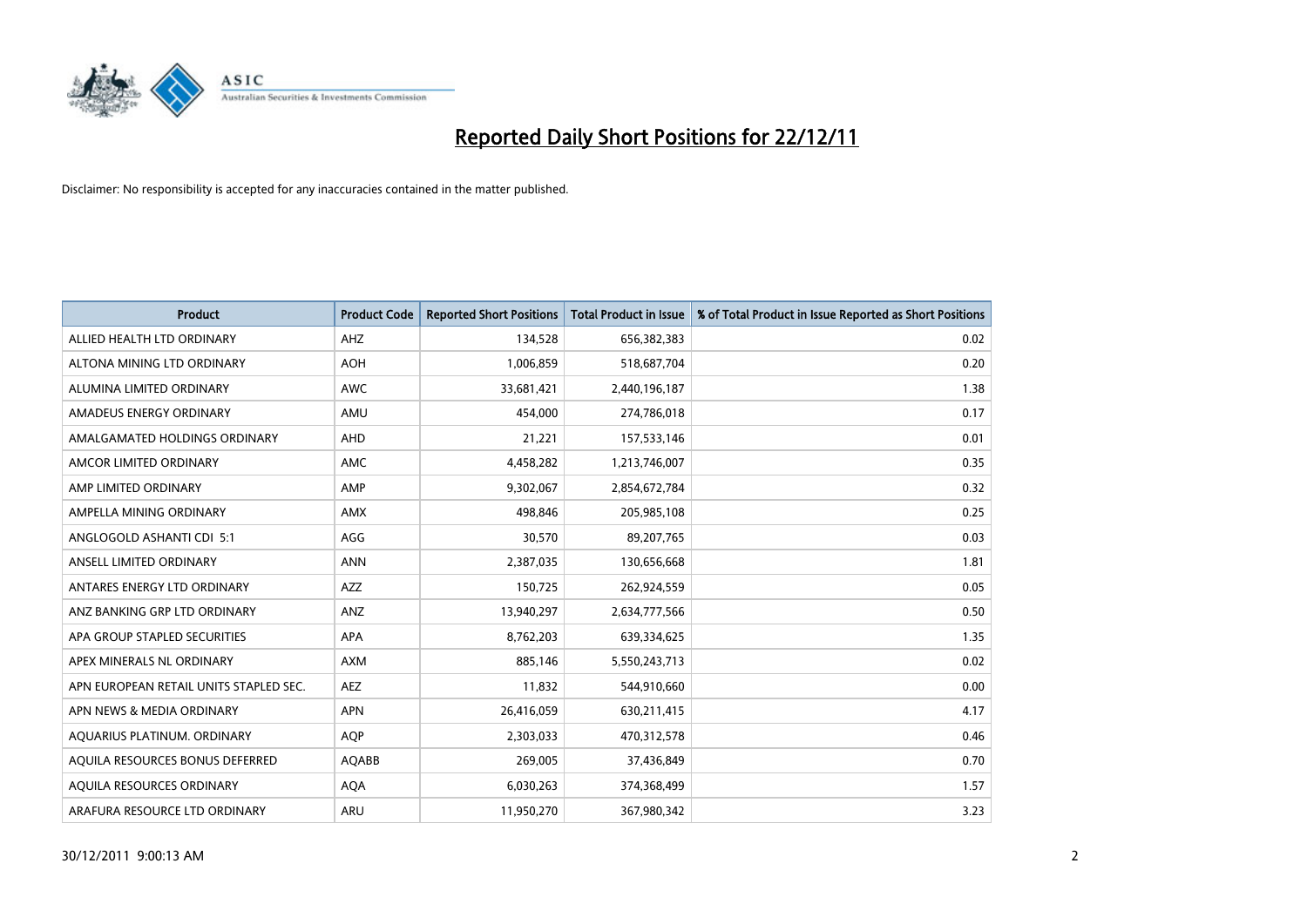

| <b>Product</b>                          | <b>Product Code</b> | <b>Reported Short Positions</b> | <b>Total Product in Issue</b> | % of Total Product in Issue Reported as Short Positions |
|-----------------------------------------|---------------------|---------------------------------|-------------------------------|---------------------------------------------------------|
| ARB CORPORATION ORDINARY                | ARP                 | 13,683                          | 72,481,302                    | 0.01                                                    |
| ARDENT LEISURE GROUP STAPLED SECURITIES | AAD                 | 487,758                         | 324,236,390                   | 0.14                                                    |
| ARISTOCRAT LEISURE ORDINARY             | <b>ALL</b>          | 17,045,658                      | 543,181,024                   | 3.16                                                    |
| ASCIANO LIMITED ORDINARY                | <b>AIO</b>          | 3,151,429                       | 975,385,664                   | 0.30                                                    |
| ASG GROUP LIMITED ORDINARY              | <b>ASZ</b>          | 88,423                          | 171,456,889                   | 0.05                                                    |
| ASPEN GROUP ORD/UNITS STAPLED           | <b>APZ</b>          | 1,012,833                       | 591,084,183                   | 0.17                                                    |
| ASPIRE MINING LTD ORDINARY              | AKM                 | 414,750                         | 620,594,556                   | 0.07                                                    |
| <b>ASTON RES LTD ORDINARY</b>           | <b>AZT</b>          | 204,534                         | 204,668,861                   | 0.09                                                    |
| ASTRO JAP PROP GROUP STAPLED SECURITIES | AJA                 | 22,295                          | 58,445,002                    | 0.03                                                    |
| ASX LIMITED ORDINARY                    | <b>ASX</b>          | 2,096,542                       | 175,136,729                   | 1.19                                                    |
| ATLAS IRON LIMITED ORDINARY             | <b>AGO</b>          | 13,508,917                      | 894,684,560                   | 1.50                                                    |
| <b>AURORA OIL &amp; GAS ORDINARY</b>    | <b>AUT</b>          | 11,573,380                      | 411,655,343                   | 2.81                                                    |
| AUSDRILL LIMITED ORDINARY               | ASL                 | 111,626                         | 303,188,155                   | 0.03                                                    |
| AUSENCO LIMITED ORDINARY                | AAX                 | 1,410,842                       | 123,258,843                   | 1.14                                                    |
| <b>AUSTAL LIMITED ORDINARY</b>          | ASB                 | 187,826                         | 188,069,638                   | 0.10                                                    |
| AUSTAR UNITED ORDINARY                  | <b>AUN</b>          | 12,377,997                      | 1,271,505,737                 | 0.96                                                    |
| AUSTBROKERS HOLDINGS ORDINARY           | <b>AUB</b>          | 2                               | 55,545,576                    | 0.00                                                    |
| AUSTIN ENGINEERING ORDINARY             | ANG                 | 47,989                          | 72,314,403                    | 0.06                                                    |
| <b>AUSTRALAND ASSETS ASSETS</b>         | AAZPB               | 1,168                           | 2,750,000                     | 0.04                                                    |
| AUSTRALAND PROPERTY STAPLED SECURITY    | <b>ALZ</b>          | 486,884                         | 576,846,597                   | 0.07                                                    |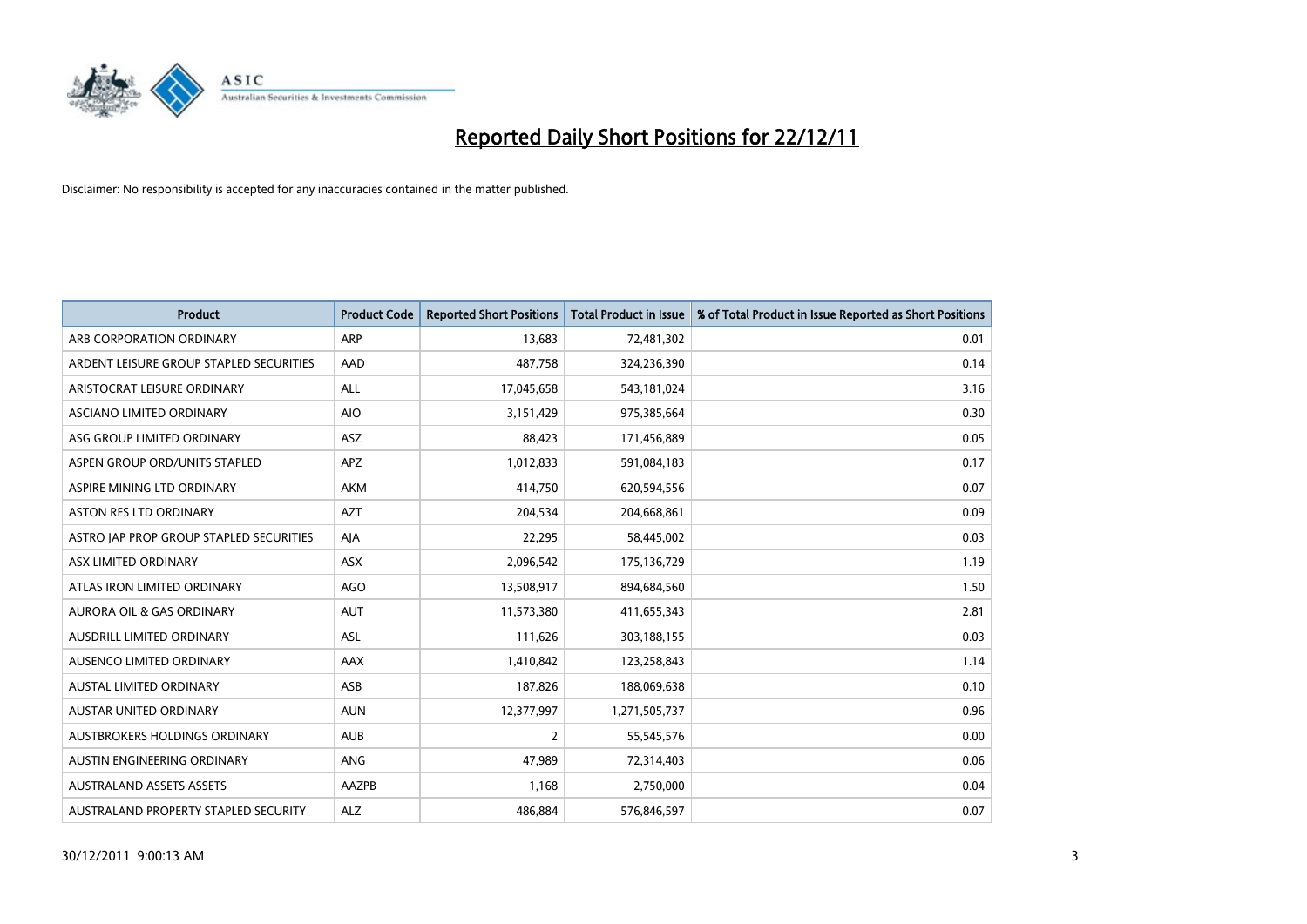

| <b>Product</b>                       | <b>Product Code</b> | <b>Reported Short Positions</b> | <b>Total Product in Issue</b> | % of Total Product in Issue Reported as Short Positions |
|--------------------------------------|---------------------|---------------------------------|-------------------------------|---------------------------------------------------------|
| AUSTRALIAN AGRICULT, ORDINARY        | AAC                 | 858,787                         | 312,892,824                   | 0.26                                                    |
| <b>AUSTRALIAN EDUCATION UNITS</b>    | <b>AEU</b>          | 625,000                         | 175,465,397                   | 0.36                                                    |
| AUSTRALIAN INFRASTR, UNITS/ORDINARY  | <b>AIX</b>          | 11,151,466                      | 620,733,944                   | 1.79                                                    |
| AUSTRALIAN MINES LTD ORDINARY        | <b>AUZ</b>          | 1,400,000                       | 636,910,317                   | 0.22                                                    |
| AUSTRALIAN PHARM, ORDINARY           | API                 | 695,790                         | 488,115,883                   | 0.14                                                    |
| AUTOMOTIVE HOLDINGS ORDINARY         | <b>AHE</b>          | 996                             | 260,579,682                   | 0.00                                                    |
| AVEXA LIMITED ORDINARY               | <b>AVX</b>          | 243,657                         | 847,688,779                   | 0.03                                                    |
| AWE LIMITED ORDINARY                 | <b>AWE</b>          | 2,115,860                       | 521,871,941                   | 0.41                                                    |
| AZUMAH RESOURCES ORDINARY            | <b>AZM</b>          | 64,502                          | 282,020,356                   | 0.02                                                    |
| <b>BANDANNA ENERGY ORDINARY</b>      | <b>BND</b>          | 1,594,396                       | 528,481,199                   | 0.29                                                    |
| BANK OF QUEENSLAND. ORDINARY         | <b>BOQ</b>          | 10,858,258                      | 225,369,547                   | 4.82                                                    |
| <b>BANNERMAN RESOURCES ORDINARY</b>  | <b>BMN</b>          | 176,302                         | 234,435,934                   | 0.08                                                    |
| <b>BASE RES LIMITED ORDINARY</b>     | <b>BSE</b>          | 273,211                         | 460,440,029                   | 0.06                                                    |
| <b>BATHURST RESOURCES ORDINARY</b>   | <b>BTU</b>          | 12,466,805                      | 689,447,997                   | 1.81                                                    |
| <b>BAUXITE RESOURCE LTD ORDINARY</b> | <b>BAU</b>          | 14,000                          | 235,379,896                   | 0.01                                                    |
| BC IRON LIMITED ORDINARY             | <b>BCI</b>          | 383,621                         | 95,311,000                    | 0.40                                                    |
| BEACH ENERGY LIMITED ORDINARY        | <b>BPT</b>          | 6,227,087                       | 1,107,635,932                 | 0.56                                                    |
| BEADELL RESOURCE LTD ORDINARY        | <b>BDR</b>          | 4,324,756                       | 657,906,946                   | 0.65                                                    |
| BENDIGO AND ADELAIDE ORDINARY        | <b>BEN</b>          | 6,109,954                       | 365,831,662                   | 1.68                                                    |
| BERKELEY RESOURCES ORDINARY          | <b>BKY</b>          | 203,722                         | 174,298,273                   | 0.12                                                    |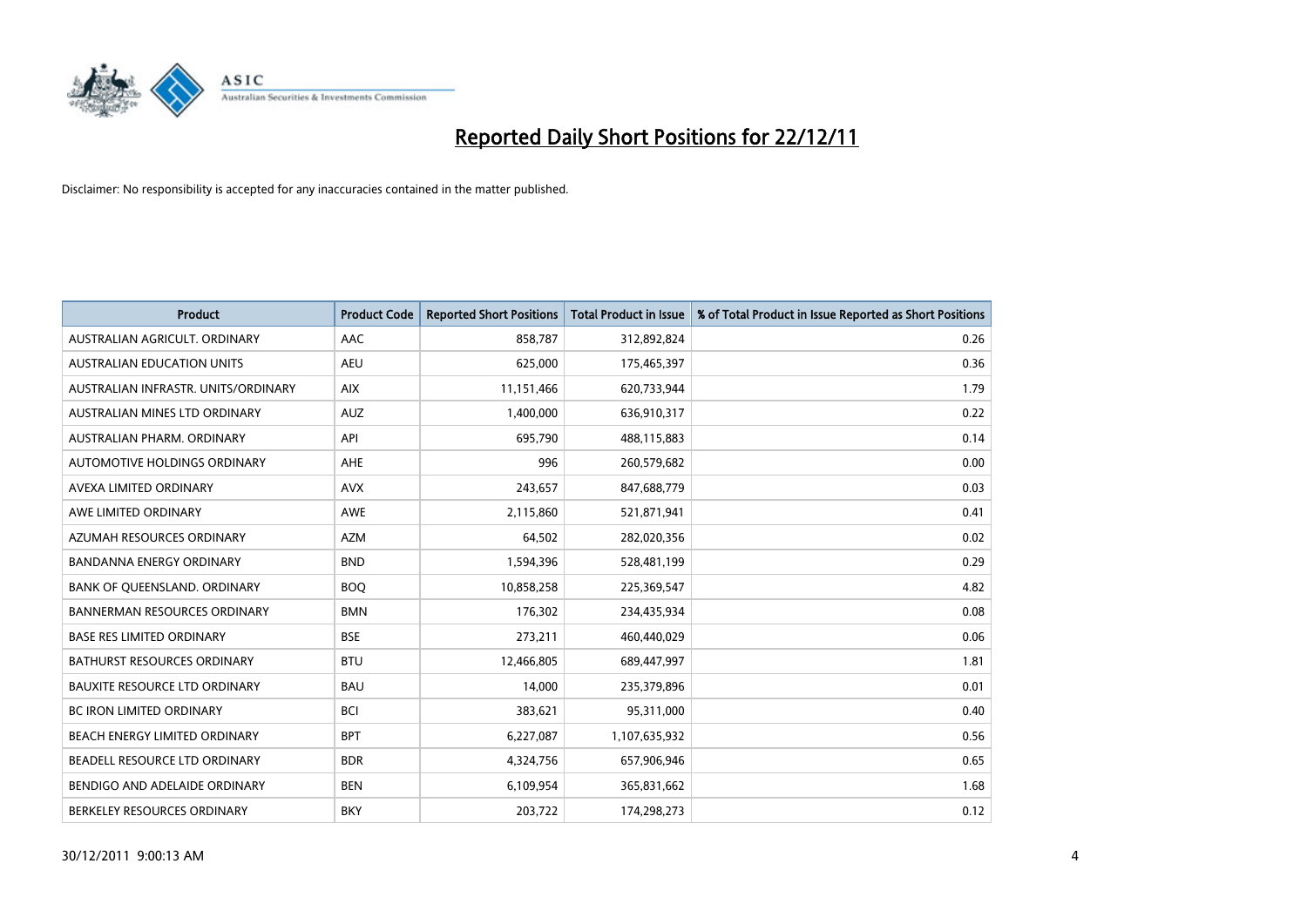

| <b>Product</b>                       | <b>Product Code</b> | <b>Reported Short Positions</b> | <b>Total Product in Issue</b> | % of Total Product in Issue Reported as Short Positions |
|--------------------------------------|---------------------|---------------------------------|-------------------------------|---------------------------------------------------------|
| BETASHARES ASX RES ETF UNITS         | <b>ORE</b>          | 88,220                          | 4,219,665                     | 2.09                                                    |
| <b>BHP BILLITON LIMITED ORDINARY</b> | <b>BHP</b>          | 29,021,475                      | 3,211,691,105                 | 0.89                                                    |
| <b>BILLABONG ORDINARY</b>            | <b>BBG</b>          | 26,525,458                      | 255,102,103                   | 10.39                                                   |
| <b>BIONOMICS LIMITED ORDINARY</b>    | <b>BNO</b>          | 4,393                           | 344,781,779                   | 0.00                                                    |
| <b>BIOTA HOLDINGS ORDINARY</b>       | <b>BTA</b>          | 1,502,610                       | 181,703,711                   | 0.82                                                    |
| <b>BISALLOY STEEL ORDINARY</b>       | <b>BIS</b>          | 84.480                          | 216,455,965                   | 0.04                                                    |
| BKI INVESTMENT LTD ORDINARY          | BKI                 | 508                             | 425,549,573                   | 0.00                                                    |
| <b>BLACKTHORN RESOURCES ORDINARY</b> | <b>BTR</b>          | 35,848                          | 122,918,000                   | 0.03                                                    |
| <b>BLUESCOPE STEEL LTD ORDINARY</b>  | <b>BSL</b>          | 100,165,837                     | 2,700,192,934                 | 3.69                                                    |
| <b>BOART LONGYEAR ORDINARY</b>       | <b>BLY</b>          | 3,335,923                       | 461, 163, 412                 | 0.71                                                    |
| <b>BOOM LOGISTICS ORDINARY</b>       | <b>BOL</b>          | 337,999                         | 468,663,585                   | 0.07                                                    |
| BORAL LIMITED, ORDINARY              | <b>BLD</b>          | 29,897,625                      | 744,729,957                   | 4.00                                                    |
| BOTSWANA METALS LTD ORDINARY         | <b>BML</b>          | 7,000                           | 143,717,013                   | 0.00                                                    |
| <b>BOW ENERGY LIMITED ORDINARY</b>   | <b>BOW</b>          | 661,132                         | 361,926,672                   | 0.18                                                    |
| <b>BRADKEN LIMITED ORDINARY</b>      | <b>BKN</b>          | 2,267,956                       | 166,624,800                   | 1.36                                                    |
| <b>BRAMBLES LIMITED ORDINARY</b>     | <b>BXB</b>          | 12,074,573                      | 1,480,328,057                 | 0.79                                                    |
| BREVILLE GROUP LTD ORDINARY          | <b>BRG</b>          | 2,739                           | 130,095,322                   | 0.00                                                    |
| BRICKWORKS LIMITED ORDINARY          | <b>BKW</b>          | 57,411                          | 147,567,333                   | 0.04                                                    |
| <b>BROCKMAN RESOURCES ORDINARY</b>   | <b>BRM</b>          | 113,267                         | 144,803,151                   | 0.07                                                    |
| BT INVESTMENT MNGMNT ORDINARY        | <b>BTT</b>          | 1,128,959                       | 267,906,977                   | 0.42                                                    |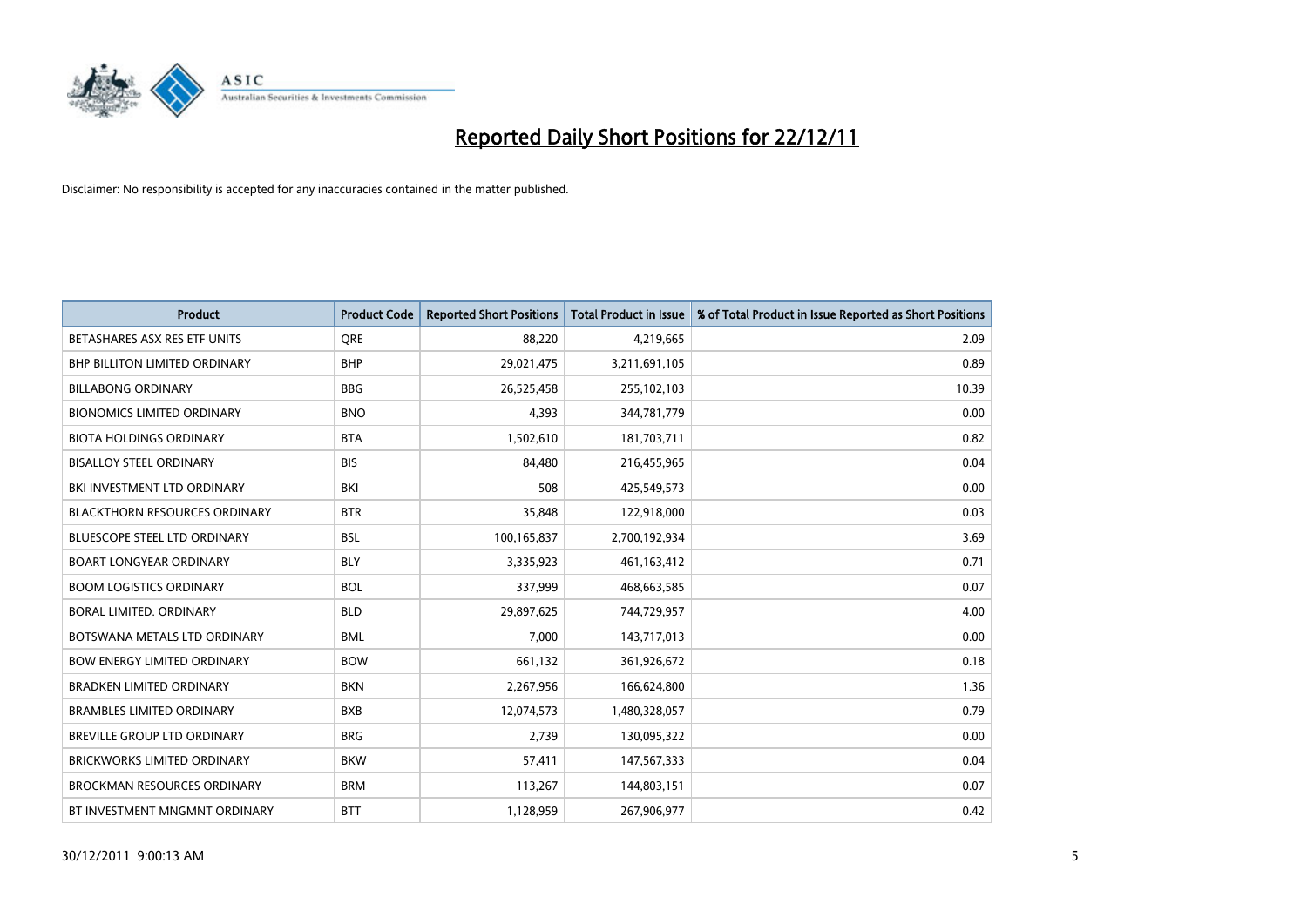

| <b>Product</b>                             | <b>Product Code</b> | <b>Reported Short Positions</b> | <b>Total Product in Issue</b> | % of Total Product in Issue Reported as Short Positions |
|--------------------------------------------|---------------------|---------------------------------|-------------------------------|---------------------------------------------------------|
| <b>BURU ENERGY ORDINARY</b>                | <b>BRU</b>          | 5,500,241                       | 214,625,477                   | 2.56                                                    |
| <b>BWP TRUST ORDINARY UNITS</b>            | <b>BWP</b>          | 410,561                         | 520,012,793                   | 0.08                                                    |
| CABCHARGE AUSTRALIA ORDINARY               | CAB                 | 573,396                         | 120,437,014                   | 0.47                                                    |
| CALTEX AUSTRALIA ORDINARY                  | <b>CTX</b>          | 6,437,558                       | 270,000,000                   | 2.39                                                    |
| <b>CAMPBELL BROTHERS ORDINARY</b>          | <b>CPB</b>          | 680.469                         | 67,503,411                    | 1.00                                                    |
| CAPE LAMBERT RES LTD ORDINARY              | <b>CFE</b>          | 794,172                         | 688,108,792                   | 0.12                                                    |
| CARABELLA RES LTD ORDINARY                 | <b>CLR</b>          | 14,729                          | 123,101,882                   | 0.01                                                    |
| <b>CARBON ENERGY ORDINARY</b>              | <b>CNX</b>          | 414,774                         | 768,126,960                   | 0.05                                                    |
| CARDNO LIMITED ORDINARY                    | CDD                 | 6,912                           | 112,883,692                   | 0.00                                                    |
| CARNARVON PETROLEUM ORDINARY               | <b>CVN</b>          | 1,850,425                       | 693,320,634                   | 0.27                                                    |
| <b>CARNEGIE WAVE ENERGY ORDINARY</b>       | <b>CWE</b>          | 83,000                          | 901,487,627                   | 0.01                                                    |
| <b>CARPATHIAN RESOURCES ORDINARY</b>       | <b>CPN</b>          | 75,000                          | 304,535,101                   | 0.02                                                    |
| CARPENTARIA EXP. LTD ORDINARY              | CAP                 | 9,777                           | 98,991,301                    | 0.01                                                    |
| CARSALES.COM LTD ORDINARY                  | <b>CRZ</b>          | 12,895,794                      | 233,114,223                   | 5.54                                                    |
| CASH CONVERTERS ORDINARY                   | CCV                 | 55,296                          | 379,761,025                   | 0.01                                                    |
| <b>CASPIAN OIL &amp; GAS ORDINARY</b>      | <b>CIG</b>          | 50,000                          | 1,331,500,513                 | 0.00                                                    |
| <b>CELLNET GROUP ORDINARY</b>              | <b>CLT</b>          | 1,342                           | 60,978,107                    | 0.00                                                    |
| CENTRAL PETROLEUM ORDINARY                 | <b>CTP</b>          | 11,455                          | 1,073,304,842                 | 0.00                                                    |
| <b>CENTRO PROPERTIES UNITS/ORD STAPLED</b> | <b>CNP</b>          | 2,537                           | 972,414,514                   | 0.00                                                    |
| CENTRO RETAIL AUST ORD/UNIT STAPLED SEC    | <b>CRF</b>          | 90,251                          | 1,340,723,189                 | 0.00                                                    |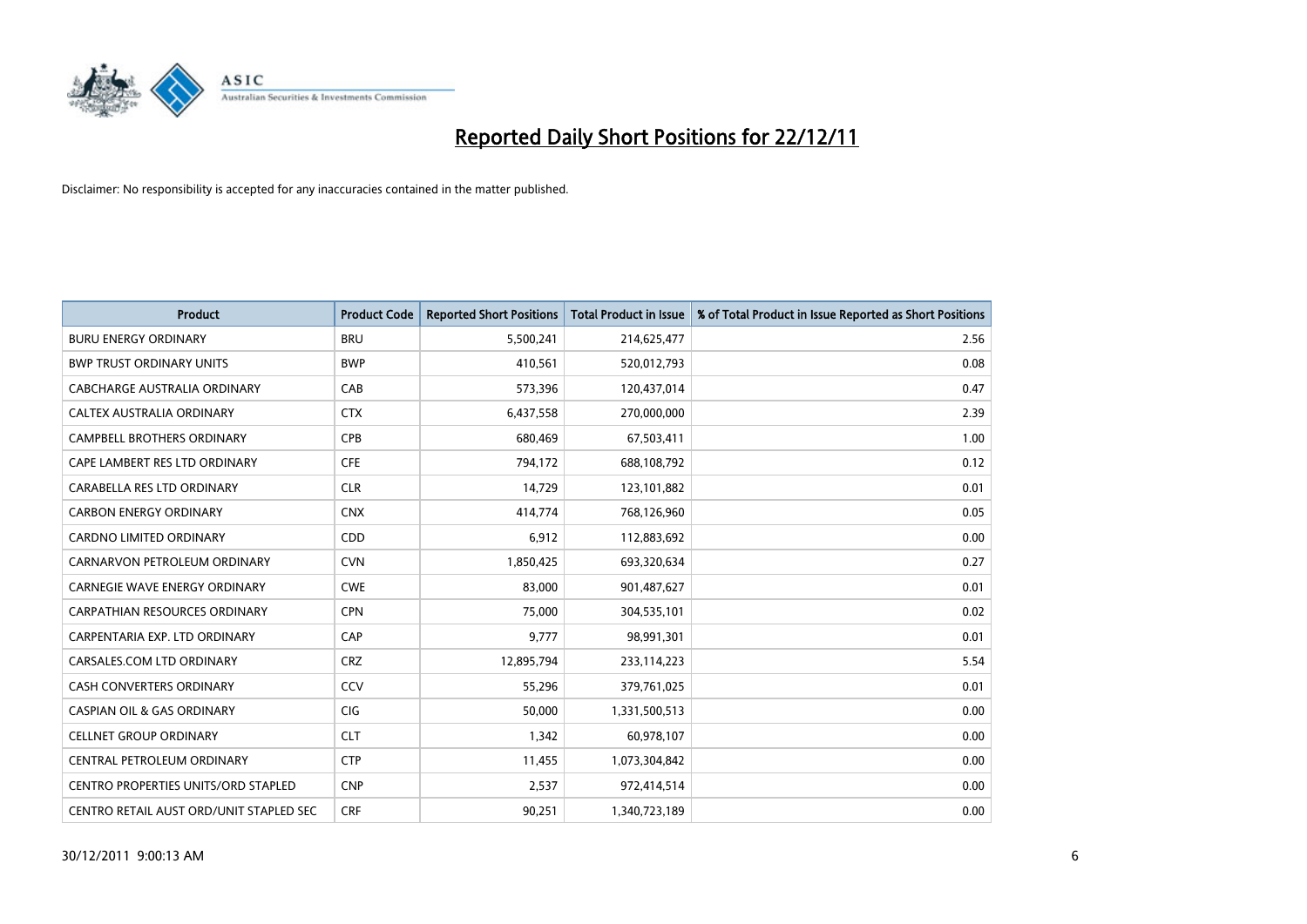

| <b>Product</b>                           | <b>Product Code</b> | <b>Reported Short Positions</b> | <b>Total Product in Issue</b> | % of Total Product in Issue Reported as Short Positions |
|------------------------------------------|---------------------|---------------------------------|-------------------------------|---------------------------------------------------------|
| CENTRO RETAIL GROUP STAPLED SECURITIES   | <b>CER</b>          | 452,940                         | 2,286,399,424                 | 0.02                                                    |
| CERAMIC FUEL CELLS ORDINARY              | <b>CFU</b>          | 361,878                         | 1,366,298,863                 | 0.03                                                    |
| <b>CFS RETAIL PROPERTY UNITS</b>         | <b>CFX</b>          | 104,582,716                     | 2,839,591,911                 | 3.68                                                    |
| CGA MINING LIMITED ORDINARY              | <b>CGX</b>          | 9,994                           | 333,475,726                   | 0.00                                                    |
| <b>CHALICE GOLD MINES ORDINARY</b>       | <b>CHN</b>          | 200                             | 250,030,886                   | 0.00                                                    |
| <b>CHALLENGER DIV.PRO. STAPLED UNITS</b> | <b>CDI</b>          | 96,520                          | 883,903,667                   | 0.00                                                    |
| <b>CHALLENGER INFRAST, STAPLED UNITS</b> | <b>CIF</b>          | 45,571                          | 316,223,785                   | 0.01                                                    |
| CHALLENGER LIMITED ORDINARY              | <b>CGF</b>          | 4,945,513                       | 552,513,723                   | 0.90                                                    |
| CHANDLER MACLEOD LTD ORDINARY            | <b>CMG</b>          | 11,970                          | 466,466,720                   | 0.00                                                    |
| CHARTER HALL GROUP STAPLED US PROHIBIT.  | <b>CHC</b>          | 240,534                         | 308,040,283                   | 0.07                                                    |
| CHARTER HALL OFFICE UNIT                 | CQO                 | 6,003,402                       | 493,319,730                   | 1.22                                                    |
| <b>CHARTER HALL RETAIL UNITS</b>         | <b>COR</b>          | 1,816,300                       | 299,628,571                   | 0.60                                                    |
| <b>CHORUS LIMITED ORDINARY</b>           | <b>CNU</b>          | 1,425,351                       | 385,082,123                   | 0.36                                                    |
| CITIGOLD CORP LTD ORDINARY               | <b>CTO</b>          | 227,348                         | 1,105,078,301                 | 0.02                                                    |
| <b>CLOUGH LIMITED ORDINARY</b>           | <b>CLO</b>          | 121,947                         | 769,416,269                   | 0.02                                                    |
| COAL OF AFRICA LTD ORDINARY              | <b>CZA</b>          | 205,490                         | 662,284,573                   | 0.03                                                    |
| <b>COALSPUR MINES LTD ORDINARY</b>       | <b>CPL</b>          | 887,597                         | 579,768,744                   | 0.15                                                    |
| COBAR CONSOLIDATED ORDINARY              | CCU                 | 15,951                          | 205,783,037                   | 0.01                                                    |
| COCA-COLA AMATIL ORDINARY                | <b>CCL</b>          | 9,256,258                       | 759,567,552                   | 1.20                                                    |
| <b>COCHLEAR LIMITED ORDINARY</b>         | <b>COH</b>          | 3,264,085                       | 56,902,433                    | 5.72                                                    |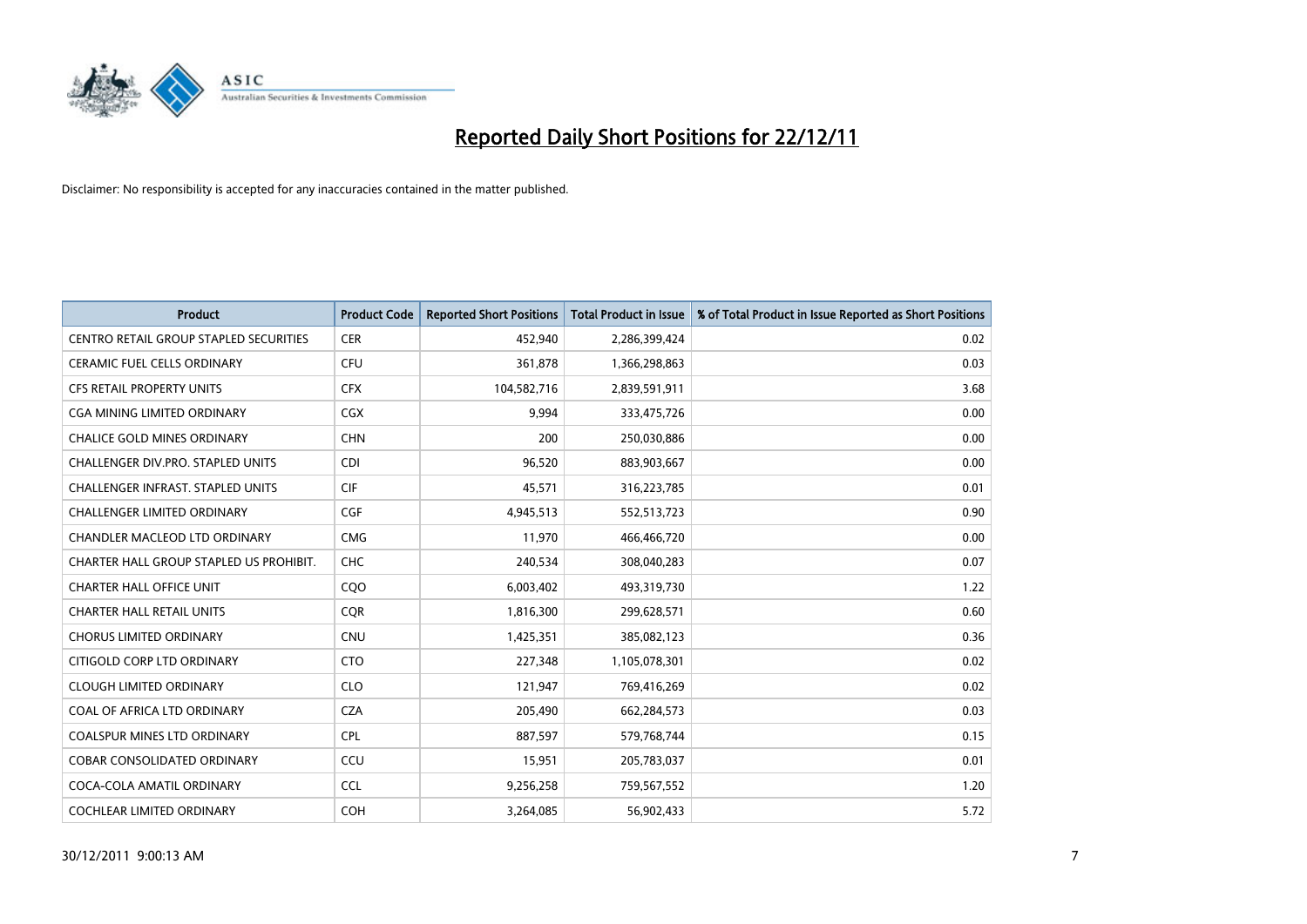

| <b>Product</b>                          | <b>Product Code</b> | <b>Reported Short Positions</b> | <b>Total Product in Issue</b> | % of Total Product in Issue Reported as Short Positions |
|-----------------------------------------|---------------------|---------------------------------|-------------------------------|---------------------------------------------------------|
| <b>COCKATOO COAL ORDINARY</b>           | <b>COK</b>          | 6,909,420                       | 1,016,196,908                 | 0.67                                                    |
| <b>COFFEY INTERNATIONAL ORDINARY</b>    | <b>COF</b>          | 125,485                         | 239,260,027                   | 0.05                                                    |
| COKAL LTD ORDINARY                      | <b>CKA</b>          | 408,659                         | 173,845,134                   | 0.24                                                    |
| COMMONWEALTH BANK, ORDINARY             | <b>CBA</b>          | 32,988,773                      | 1,581,280,593                 | 2.07                                                    |
| <b>COMMONWEALTH PROP ORDINARY UNITS</b> | <b>CPA</b>          | 20,787,733                      | 2,458,123,552                 | 0.84                                                    |
| <b>COMPASS RESOURCES ORDINARY</b>       | <b>CMR</b>          | 115,000                         | 1,403,744,100                 | 0.00                                                    |
| <b>COMPUTERSHARE LTD ORDINARY</b>       | <b>CPU</b>          | 5,443,573                       | 555,664,059                   | 0.96                                                    |
| CONSOLIDATED MEDIA. ORDINARY            | <b>CMI</b>          | 291,476                         | 561,834,996                   | 0.04                                                    |
| CONTANGO MICROCAP ORDINARY              | <b>CTN</b>          | 7,500                           | 147,467,406                   | 0.01                                                    |
| CONTINENTAL COAL LTD ORDINARY           | <b>CCC</b>          | 48,535                          | 399,224,054                   | 0.01                                                    |
| COOPER ENERGY LTD ORDINARY              | <b>COE</b>          | 1,858,594                       | 292,576,001                   | 0.64                                                    |
| <b>COPPER STRIKE LTD ORDINARY</b>       | <b>CSE</b>          | 714                             | 129,455,571                   | 0.00                                                    |
| <b>CORDLIFE LIMITED ORDINARY</b>        | CBB                 |                                 | 150,887,354                   | 0.00                                                    |
| <b>CREDIT CORP GROUP ORDINARY</b>       | <b>CCP</b>          | 20,710                          | 45,571,114                    | 0.04                                                    |
| <b>CROMWELL PROP STAPLED SECURITIES</b> | <b>CMW</b>          | 341,997                         | 1,112,401,436                 | 0.03                                                    |
| <b>CROWN LIMITED ORDINARY</b>           | <b>CWN</b>          | 1,849,959                       | 728,394,185                   | 0.24                                                    |
| <b>CSG LIMITED ORDINARY</b>             | CSV                 | 740,779                         | 282,567,499                   | 0.26                                                    |
| <b>CSL LIMITED ORDINARY</b>             | <b>CSL</b>          | 5,437,372                       | 523,403,301                   | 1.03                                                    |
| <b>CSR LIMITED ORDINARY</b>             | <b>CSR</b>          | 16,807,098                      | 506,000,315                   | 3.31                                                    |
| <b>CUDECO LIMITED ORDINARY</b>          | CDU                 | 1,730,456                       | 159,849,865                   | 1.07                                                    |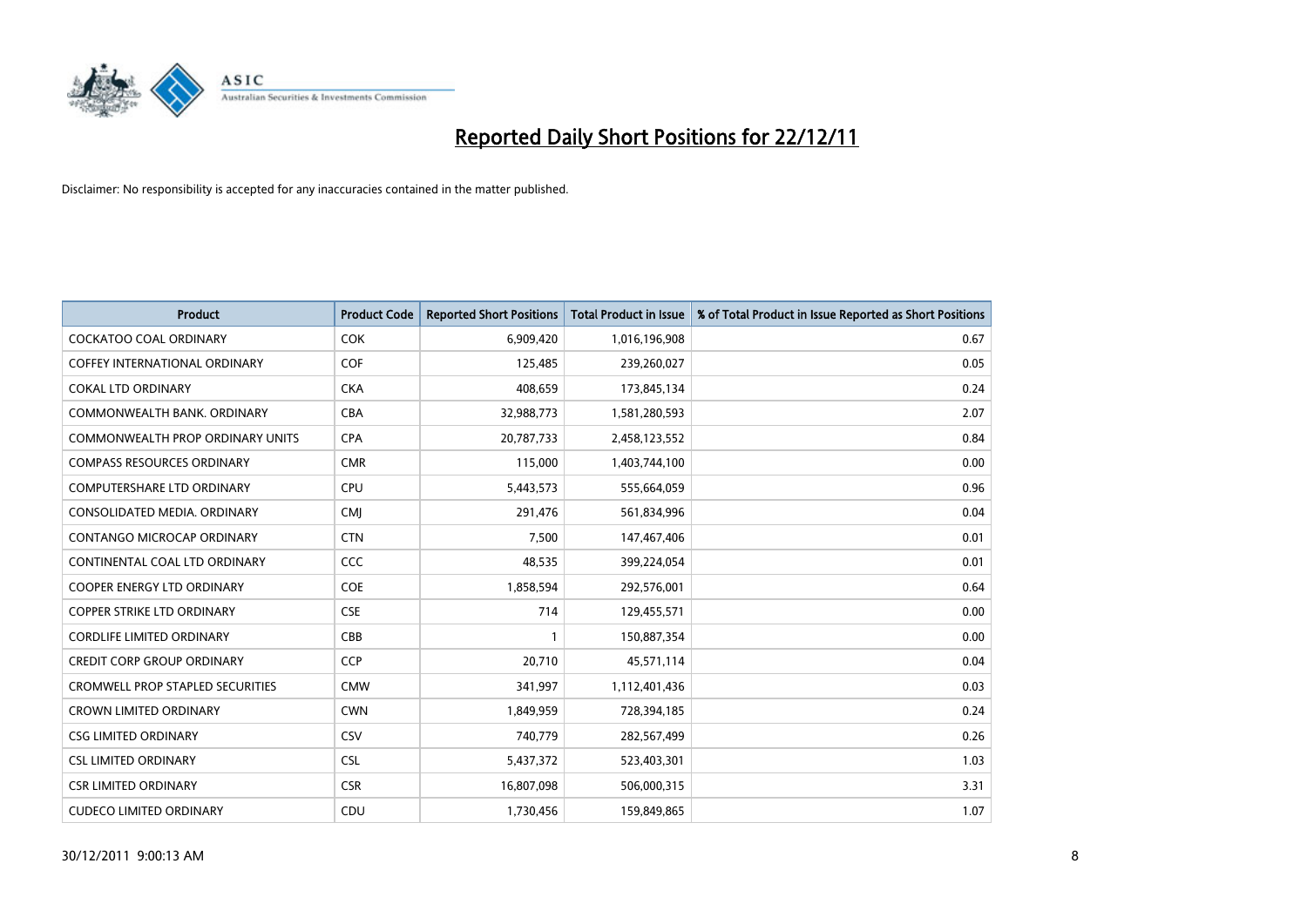

| <b>Product</b>                     | <b>Product Code</b> | <b>Reported Short Positions</b> | <b>Total Product in Issue</b> | % of Total Product in Issue Reported as Short Positions |
|------------------------------------|---------------------|---------------------------------|-------------------------------|---------------------------------------------------------|
| <b>CUSTOMERS LIMITED ORDINARY</b>  | <b>CUS</b>          | 13,964                          | 134,869,357                   | 0.01                                                    |
| DART ENERGY LTD ORDINARY           | <b>DTE</b>          | 5,262,968                       | 734,931,470                   | 0.72                                                    |
| DAVID JONES LIMITED ORDINARY       | <b>DJS</b>          | 49,706,666                      | 524,940,325                   | 9.46                                                    |
| DECMIL GROUP LIMITED ORDINARY      | <b>DCG</b>          | 179,441                         | 155, 197, 858                 | 0.11                                                    |
| DEEP YELLOW LIMITED ORDINARY       | <b>DYL</b>          | 15.876                          | 1,128,736,403                 | 0.00                                                    |
| DEVINE LIMITED ORDINARY            | <b>DVN</b>          | 1,011                           | 158,730,556                   | 0.00                                                    |
| DEXUS PROPERTY GROUP STAPLED UNITS | <b>DXS</b>          | 60,032,721                      | 4,839,024,176                 | 1.23                                                    |
| DISCOVERY METALS LTD ORDINARY      | <b>DML</b>          | 5,389,635                       | 442,128,231                   | 1.22                                                    |
| DOMINO PIZZA ENTERPR ORDINARY      | <b>DMP</b>          | 41,381                          | 69,174,674                    | 0.06                                                    |
| DOWNER EDI LIMITED ORDINARY        | <b>DOW</b>          | 5,841,844                       | 429,100,296                   | 1.36                                                    |
| DRAGON MINING LTD ORDINARY         | <b>DRA</b>          | 8,000                           | 75,170,613                    | 0.01                                                    |
| DRILLSEARCH ENERGY ORDINARY        | <b>DLS</b>          | 36,312                          | 305,176,742                   | 0.01                                                    |
| DUET GROUP STAPLED US PROHIBIT.    | <b>DUE</b>          | 10,291,271                      | 1,091,628,341                 | 0.93                                                    |
| DULUXGROUP LIMITED ORDINARY        | <b>DLX</b>          | 10,016,661                      | 367,456,259                   | 2.72                                                    |
| <b>DWS LTD ORDINARY</b>            | <b>DWS</b>          | 3,700                           | 132,362,763                   | 0.00                                                    |
| ECHO ENTERTAINMENT ORDINARY        | <b>EGP</b>          | 4,360,450                       | 688,019,737                   | 0.62                                                    |
| <b>ELDERS LIMITED ORDINARY</b>     | <b>ELD</b>          | 14,357,575                      | 448,598,480                   | 3.20                                                    |
| ELDORADO GOLD CORP CDI 1:1         | EAU                 | 37,068                          | 9,406,121                     | 0.39                                                    |
| ELEMENTAL MINERALS ORDINARY        | <b>ELM</b>          | 484,845                         | 224,948,825                   | 0.20                                                    |
| ELEMENTOS LIMITED ORDINARY         | <b>ELT</b>          | 16                              | 77,068,979                    | 0.00                                                    |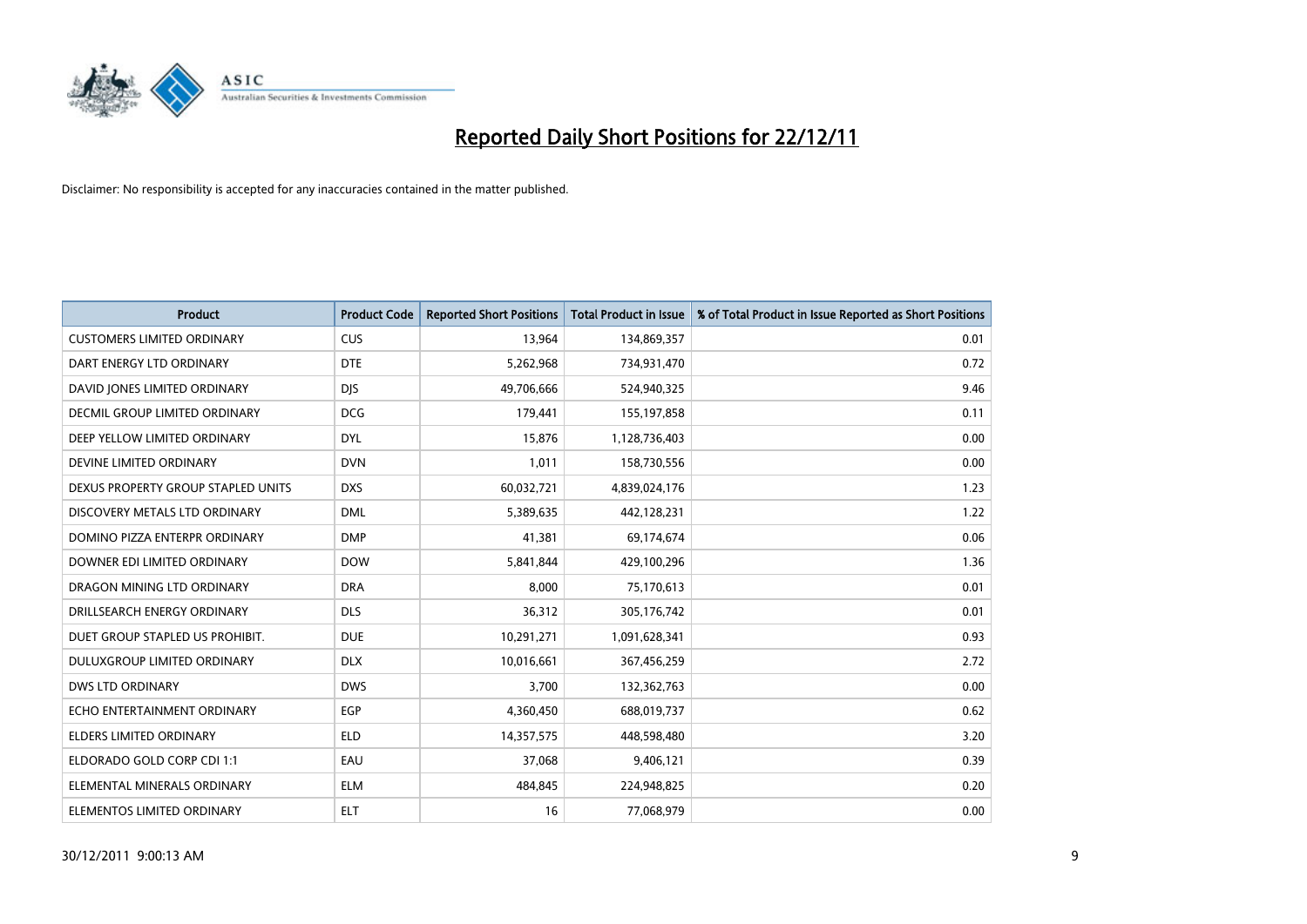

| <b>Product</b>                        | <b>Product Code</b> | <b>Reported Short Positions</b> | <b>Total Product in Issue</b> | % of Total Product in Issue Reported as Short Positions |
|---------------------------------------|---------------------|---------------------------------|-------------------------------|---------------------------------------------------------|
| ELIXIR PETROLEUM LTD ORDINARY         | <b>EXR</b>          | 324,400                         | 217,288,472                   | 0.15                                                    |
| <b>EMECO HOLDINGS ORDINARY</b>        | <b>EHL</b>          | 1,263,266                       | 631,237,586                   | 0.21                                                    |
| <b>ENDEAVOUR MIN CORP CDI 1:1</b>     | <b>EVR</b>          | 420,060                         | 129,197,662                   | 0.32                                                    |
| ENERGY RESOURCES ORDINARY 'A'         | <b>ERA</b>          | 3,441,986                       | 517,725,062                   | 0.66                                                    |
| <b>ENERGY WORLD CORPOR, ORDINARY</b>  | <b>EWC</b>          | 19,681,829                      | 1,734,166,672                 | 1.13                                                    |
| <b>ENTEK ENERGY LTD ORDINARY</b>      | <b>ETE</b>          | 489,903                         | 510,657,387                   | 0.10                                                    |
| ENTELLECT LIMITED ORDINARY            | <b>ESN</b>          | 464,050                         | 985,337,932                   | 0.05                                                    |
| <b>ENVESTRA LIMITED ORDINARY</b>      | <b>ENV</b>          | 2,625,346                       | 1,547,890,032                 | 0.17                                                    |
| EVOLUTION MINING LTD ORDINARY         | <b>EVN</b>          | 1,742,280                       | 700,995,107                   | 0.24                                                    |
| EXOMA ENERGY LIMITED ORDINARY         | <b>EXE</b>          | 281,678                         | 417,357,759                   | 0.07                                                    |
| EXTRACT RESOURCES ORDINARY            | <b>EXT</b>          | 906,055                         | 251,159,163                   | 0.35                                                    |
| FAIRFAX MEDIA LTD ORDINARY            | <b>FXI</b>          | 287,415,373                     | 2,351,955,725                 | 12.22                                                   |
| <b>FANTASTIC HOLDINGS ORDINARY</b>    | <b>FAN</b>          | 1,220                           | 102,739,538                   | 0.00                                                    |
| <b>FAR LTD ORDINARY</b>               | <b>FAR</b>          | 21,000,000                      | 2,108,166,422                 | 1.00                                                    |
| FISHER & PAYKEL APP. ORDINARY         | <b>FPA</b>          | 128,298                         | 724,235,162                   | 0.02                                                    |
| FKP PROPERTY GROUP STAPLED SECURITIES | <b>FKP</b>          | 18,657,872                      | 1,197,968,723                 | 1.54                                                    |
| FLEETWOOD CORP ORDINARY               | <b>FWD</b>          | 244,184                         | 58,850,214                    | 0.41                                                    |
| FLETCHER BUILDING ORDINARY            | <b>FBU</b>          | 8,960,138                       | 680,739,504                   | 1.31                                                    |
| <b>FLEXIGROUP LIMITED ORDINARY</b>    | <b>FXL</b>          | 62,152                          | 279,268,329                   | 0.02                                                    |
| FLIGHT CENTRE ORDINARY                | <b>FLT</b>          | 9,634,732                       | 99,997,851                    | 9.64                                                    |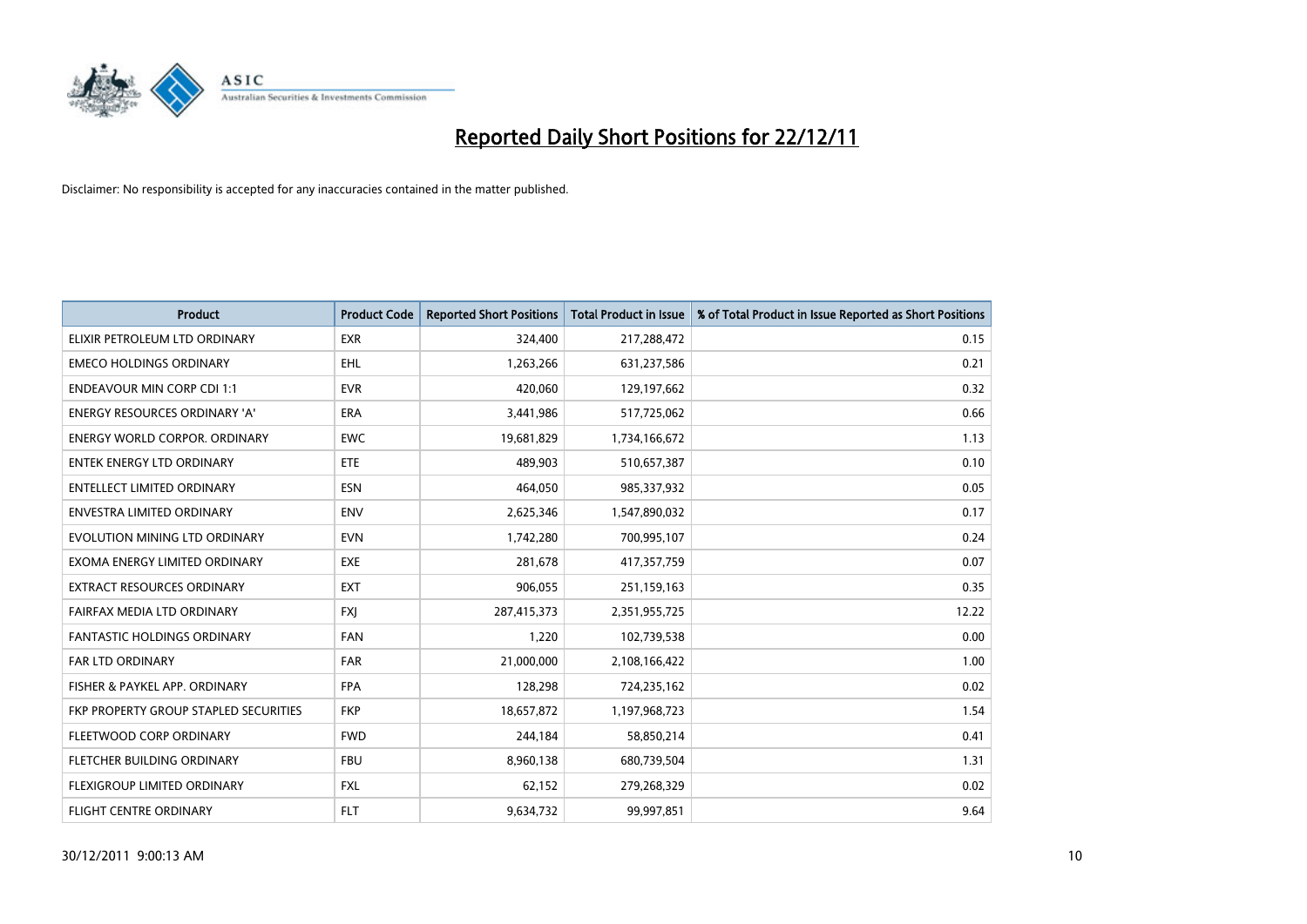

| <b>Product</b>                            | <b>Product Code</b> | <b>Reported Short Positions</b> | <b>Total Product in Issue</b> | % of Total Product in Issue Reported as Short Positions |
|-------------------------------------------|---------------------|---------------------------------|-------------------------------|---------------------------------------------------------|
| FLINDERS MINES LTD ORDINARY               | <b>FMS</b>          | 22,569,938                      | 1,821,300,404                 | 1.24                                                    |
| <b>FOCUS MINERALS LTD ORDINARY</b>        | <b>FML</b>          | 1,900,899                       | 4,320,773,701                 | 0.04                                                    |
| <b>FORGE GROUP LIMITED ORDINARY</b>       | FGE                 | 123,354                         | 83,429,014                    | 0.14                                                    |
| FORTE ENERGY NL ORDINARY                  | <b>FTE</b>          | 2,667,039                       | 695,589,311                   | 0.38                                                    |
| <b>FORTESCUE METALS GRP ORDINARY</b>      | <b>FMG</b>          | 56,777,817                      | 3,113,798,659                 | 1.78                                                    |
| <b>FUNTASTIC LIMITED ORDINARY</b>         | <b>FUN</b>          | 322,528                         | 340,997,682                   | 0.09                                                    |
| <b>G.U.D. HOLDINGS ORDINARY</b>           | GUD                 | 320,287                         | 70,107,387                    | 0.43                                                    |
| <b>GALAXY RESOURCES ORDINARY</b>          | GXY                 | 1,419,301                       | 323,327,000                   | 0.42                                                    |
| <b>GEODYNAMICS LIMITED ORDINARY</b>       | GDY                 | 34,226                          | 338,200,845                   | 0.01                                                    |
| <b>GINDALBIE METALS LTD ORDINARY</b>      | GBG                 | 26,638,456                      | 1,247,487,454                 | 2.14                                                    |
| <b>GLOBAL MINING ORDINARY</b>             | GMI                 | 8,951                           | 183,235,535                   | 0.00                                                    |
| <b>GLOUCESTER COAL ORDINARY</b>           | GCL                 | 811,303                         | 202,905,967                   | 0.39                                                    |
| <b>GME RESOURCES LTD ORDINARY</b>         | <b>GME</b>          | 800                             | 322,635,902                   | 0.00                                                    |
| <b>GOLD ONE INT LTD ORDINARY</b>          | GDO                 | 628.051                         | 1,040,189,093                 | 0.06                                                    |
| <b>GOLD ROAD RES LTD ORDINARY</b>         | <b>GOR</b>          | 206,254                         | 389,650,665                   | 0.05                                                    |
| <b>GOLDEN WEST RESOURCE ORDINARY</b>      | <b>GWR</b>          | 1,617                           | 192,082,567                   | 0.00                                                    |
| <b>GOODMAN FIELDER, ORDINARY</b>          | <b>GFF</b>          | 67, 577, 277                    | 1,955,559,207                 | 3.45                                                    |
| <b>GOODMAN GROUP STAPLED US PROHIBIT.</b> | <b>GMG</b>          | 102,104,230                     | 7,394,907,651                 | 1.38                                                    |
| <b>GPT GROUP STAPLED SEC.</b>             | <b>GPT</b>          | 23,093,805                      | 1,817,396,432                 | 1.26                                                    |
| <b>GRAINCORP LIMITED A CLASS ORDINARY</b> | <b>GNC</b>          | 661,908                         | 198,318,900                   | 0.34                                                    |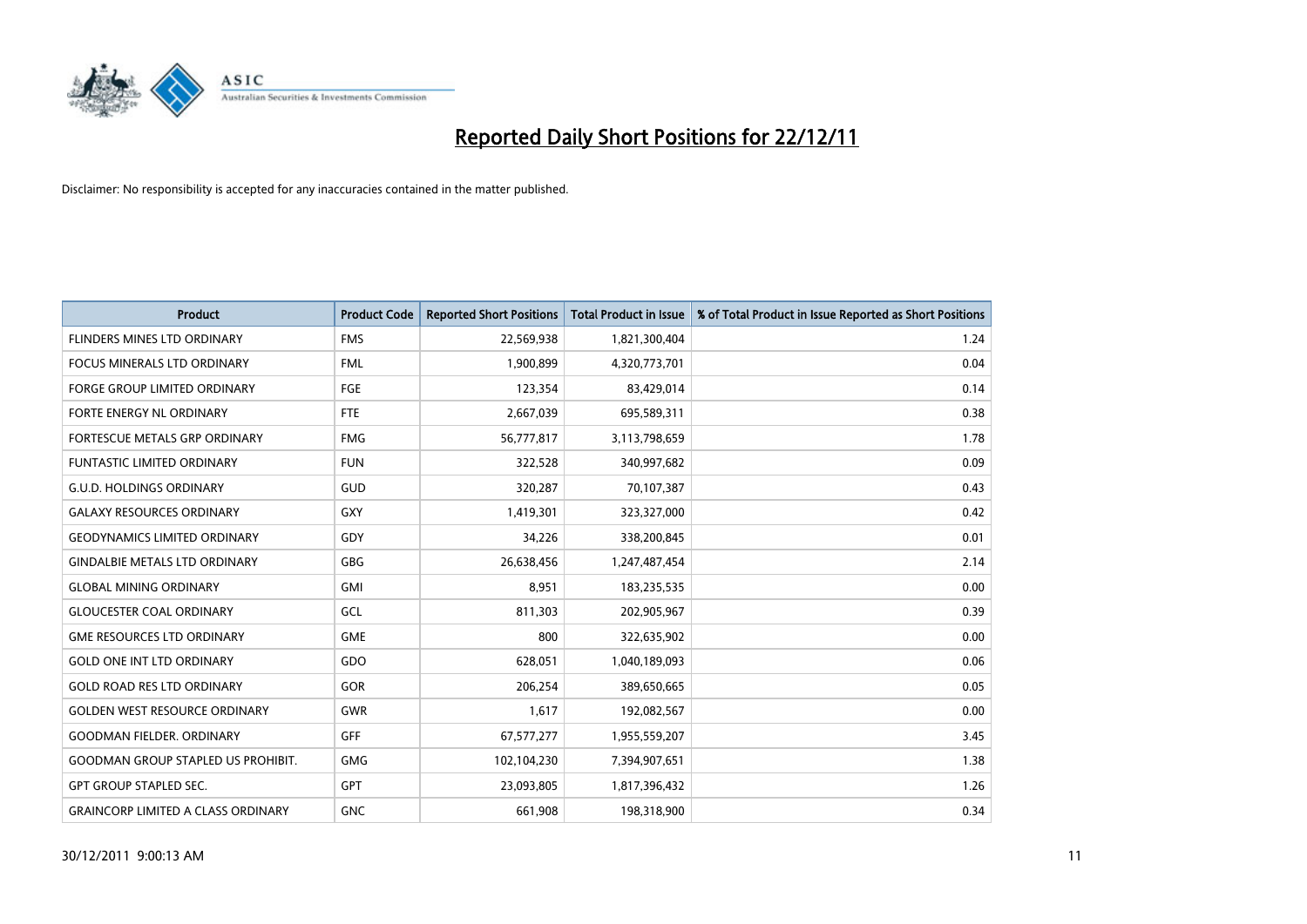

| <b>Product</b>                        | <b>Product Code</b> | <b>Reported Short Positions</b> | <b>Total Product in Issue</b> | % of Total Product in Issue Reported as Short Positions |
|---------------------------------------|---------------------|---------------------------------|-------------------------------|---------------------------------------------------------|
| <b>GRANGE RESOURCES, ORDINARY</b>     | GRR                 | 413,225                         | 1,153,937,134                 | 0.02                                                    |
| <b>GREENCAP LIMITED ORDINARY</b>      | GCG                 |                                 | 262,515,385                   | 0.00                                                    |
| <b>GREENLAND MIN EN LTD ORDINARY</b>  | GGG                 | 3,098,495                       | 410,407,582                   | 0.74                                                    |
| <b>GRYPHON MINERALS LTD ORDINARY</b>  | GRY                 | 1,526,372                       | 348,164,983                   | 0.43                                                    |
| <b>GUILDFORD COAL LTD ORDINARY</b>    | <b>GUF</b>          | 1,339,973                       | 230,523,734                   | 0.58                                                    |
| <b>GUINNESS PEAT GROUP. CDI 1:1</b>   | <b>GPG</b>          | 54                              | 282,655,688                   | 0.00                                                    |
| <b>GUNNS LIMITED ORDINARY</b>         | <b>GNS</b>          | 36,879,743                      | 848,401,559                   | 4.33                                                    |
| <b>GWA GROUP LTD ORDINARY</b>         | <b>GWA</b>          | 11,460,554                      | 301,525,014                   | 3.79                                                    |
| HARVEY NORMAN ORDINARY                | <b>HVN</b>          | 52,303,154                      | 1,062,316,784                 | 4.91                                                    |
| HASTIE GROUP LIMITED ORDINARY         | <b>HST</b>          | 196,376                         | 137,353,504                   | 0.13                                                    |
| HASTINGS DIVERSIFIED STAPLED SECURITY | <b>HDF</b>          | 1,694,520                       | 530,001,072                   | 0.31                                                    |
| <b>HEARTWARE INT INC CDI 35:1</b>     | <b>HIN</b>          | 272,008                         | 43,772,855                    | 0.62                                                    |
| <b>HENDERSON GROUP CDI 1:1</b>        | <b>HGG</b>          | 8,414,853                       | 668,374,277                   | 1.25                                                    |
| HFA HOLDINGS LIMITED ORDINARY         | <b>HFA</b>          | 16,273                          | 117,332,831                   | 0.01                                                    |
| <b>HIGHLANDS PACIFIC ORDINARY</b>     | <b>HIG</b>          | 2,416,464                       | 686,082,148                   | 0.35                                                    |
| HILLGROVE RES LTD ORDINARY            | <b>HGO</b>          | 4,728,494                       | 793,698,575                   | 0.58                                                    |
| HILLS HOLDINGS LTD ORDINARY           | <b>HIL</b>          | 3,855,387                       | 247,051,631                   | 1.54                                                    |
| HORIZON OIL LIMITED ORDINARY          | <b>HZN</b>          | 19,244,986                      | 1,130,811,515                 | 1.70                                                    |
| HUNNU COAL LIMITED ORDINARY           | <b>HUN</b>          | 14,613                          | 218,565,002                   | 0.00                                                    |
| ICON ENERGY LIMITED ORDINARY          | <b>ICN</b>          | 2,330                           | 469,301,394                   | 0.00                                                    |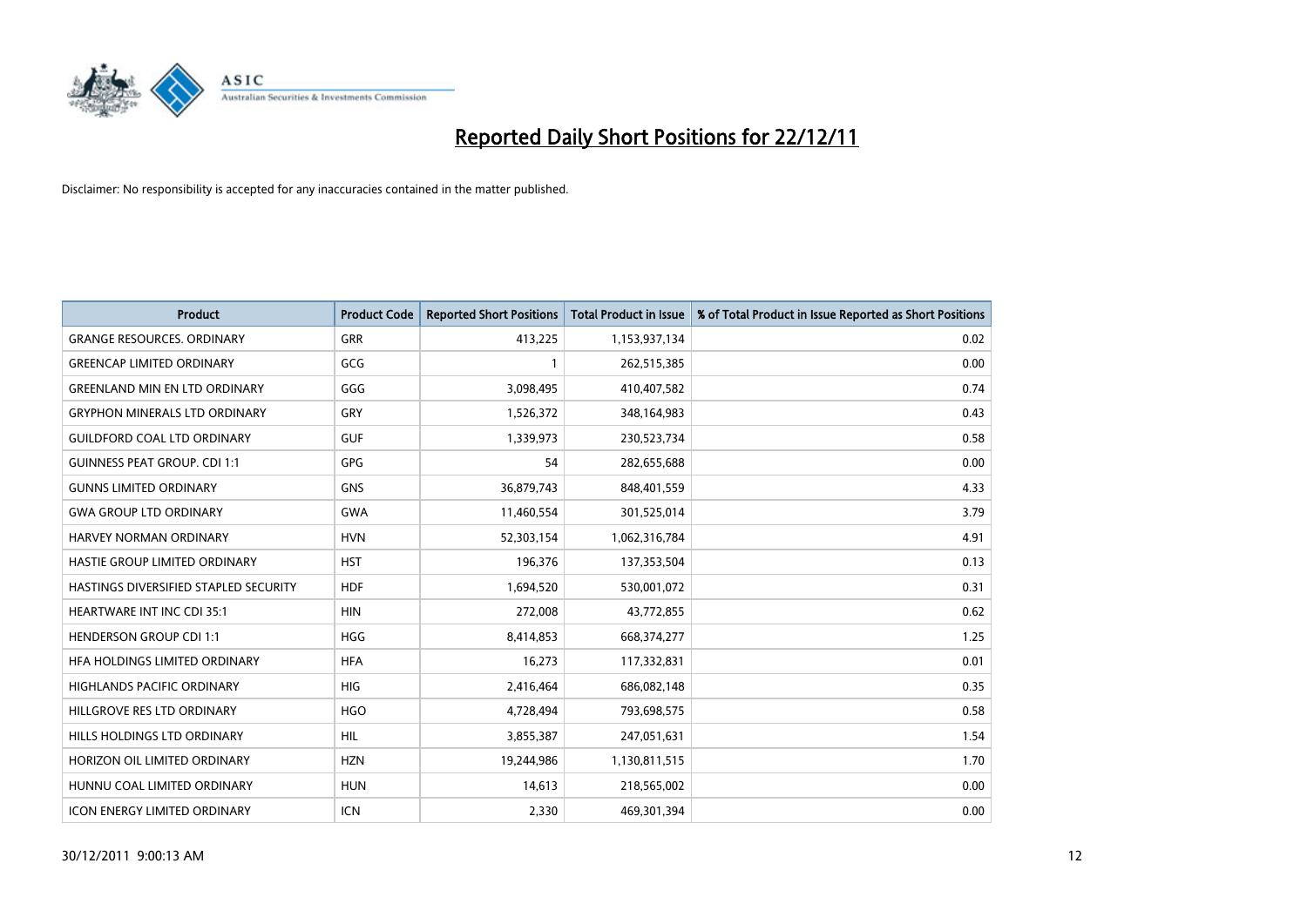

| <b>Product</b>                                | <b>Product Code</b> | <b>Reported Short Positions</b> | <b>Total Product in Issue</b> | % of Total Product in Issue Reported as Short Positions |
|-----------------------------------------------|---------------------|---------------------------------|-------------------------------|---------------------------------------------------------|
| <b>IINET LIMITED ORDINARY</b>                 | <b>IIN</b>          | 131,158                         | 148,654,401                   | 0.09                                                    |
| ILUKA RESOURCES ORDINARY                      | ILU                 | 11,679,699                      | 418,700,517                   | 2.77                                                    |
| <b>IMDEX LIMITED ORDINARY</b>                 | <b>IMD</b>          | 1,767,804                       | 204,447,435                   | 0.87                                                    |
| IMF (AUSTRALIA) LTD ORDINARY                  | <b>IMF</b>          | 330,821                         | 123,828,193                   | 0.26                                                    |
| <b>IMX RESOURCES LTD ORDINARY</b>             | <b>IXR</b>          | 20,000                          | 262,612,803                   | 0.01                                                    |
| <b>INCITEC PIVOT ORDINARY</b>                 | IPL                 | 1,425,467                       | 1,628,730,107                 | 0.08                                                    |
| INDEPENDENCE GROUP ORDINARY                   | <b>IGO</b>          | 4,715,823                       | 232,525,035                   | 2.02                                                    |
| <b>INDOPHIL RESOURCES ORDINARY</b>            | <b>IRN</b>          | 1,448,926                       | 995,437,860                   | 0.14                                                    |
| <b>INDUSTREA LIMITED ORDINARY</b>             | IDL                 | 1,075,508                       | 368,992,435                   | 0.28                                                    |
| <b>INFIGEN ENERGY STAPLED SECURITIES</b>      | <b>IFN</b>          | 5,462,857                       | 762,265,972                   | 0.72                                                    |
| ING RE COM GROUP STAPLED SECURITIES           | ILF.                | 3,583                           | 441,029,194                   | 0.00                                                    |
| <b>INSURANCE AUSTRALIA ORDINARY</b>           | IAG                 | 5,141,369                       | 2,079,034,021                 | 0.23                                                    |
| <b>INTEGRA MINING LTD, ORDINARY</b>           | <b>IGR</b>          | 6,031,813                       | 843,843,881                   | 0.72                                                    |
| <b>INTREPID MINES ORDINARY</b>                | <b>IAU</b>          | 4,958,082                       | 523,719,829                   | 0.95                                                    |
| <b>INVESTA OFFICE FUND STAPLED SECURITIES</b> | <b>IOF</b>          | 8,564,706                       | 2,657,463,999                 | 0.32                                                    |
| <b>INVOCARE LIMITED ORDINARY</b>              | <b>IVC</b>          | 1,571,333                       | 110,030,298                   | 1.43                                                    |
| <b>ION LIMITED ORDINARY</b>                   | <b>ION</b>          | 164,453                         | 256,365,105                   | 0.06                                                    |
| <b>IOOF HOLDINGS LTD ORDINARY</b>             | <b>IFL</b>          | 865,630                         | 229,794,395                   | 0.38                                                    |
| <b>IRESS MARKET TECH. ORDINARY</b>            | <b>IRE</b>          | 1,298,003                       | 127,036,010                   | 1.01                                                    |
| <b>IRON ORE HOLDINGS ORDINARY</b>             | <b>IOH</b>          | 51,658                          | 166,087,005                   | 0.03                                                    |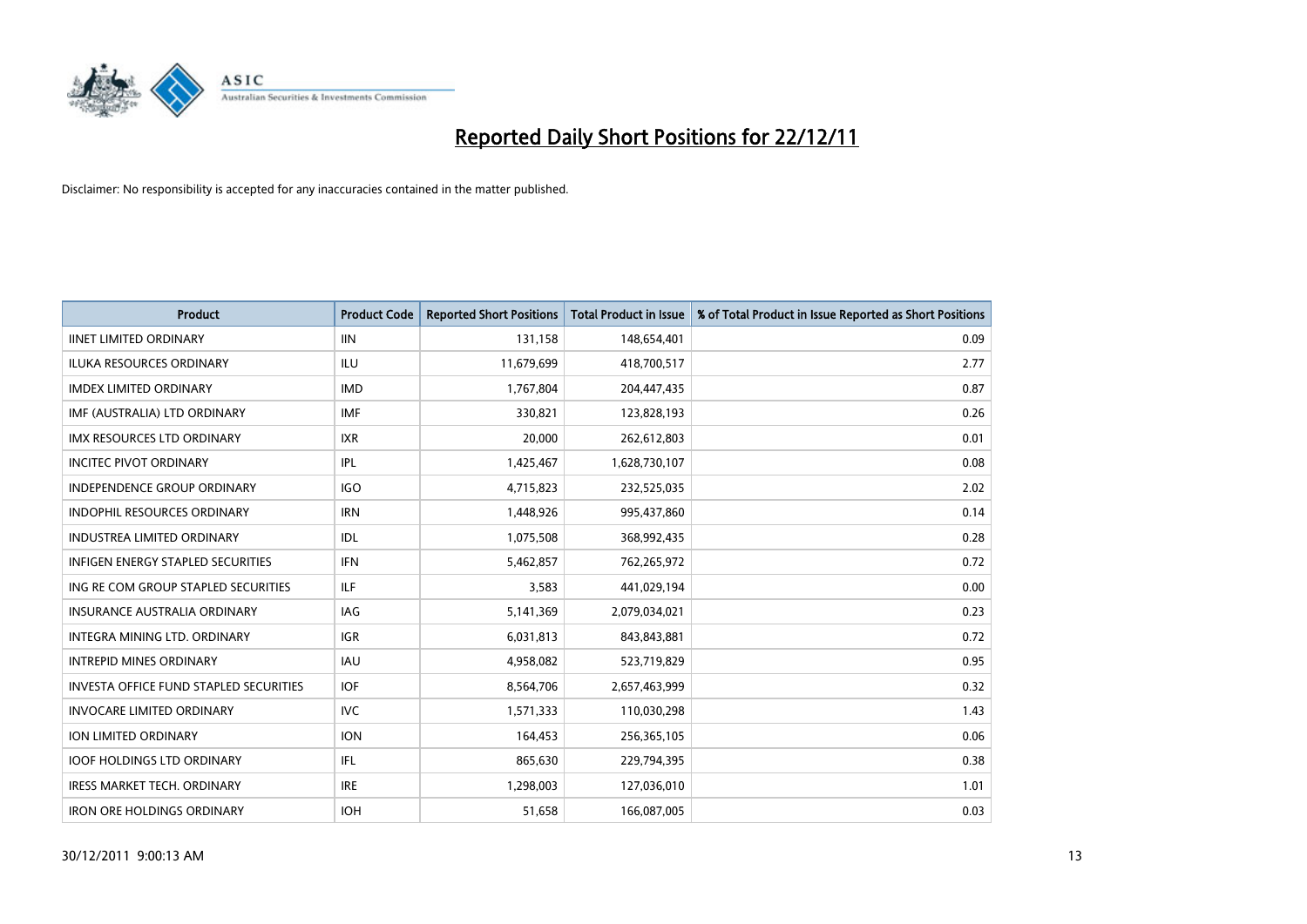

| <b>Product</b>                            | <b>Product Code</b> | <b>Reported Short Positions</b> | <b>Total Product in Issue</b> | % of Total Product in Issue Reported as Short Positions |
|-------------------------------------------|---------------------|---------------------------------|-------------------------------|---------------------------------------------------------|
| ISHARES MSCI AUS 200 ISHARES MSCI AUS 200 | IOZ                 | 174,076                         | 2,701,394                     | 6.44                                                    |
| ISHARES MSCI EM MKTS CDI 1:1              | IEM                 | 22,011                          | 425,700,000                   | 0.01                                                    |
| ISHARES S&P HIGH DIV ISHARES S&P HIGH DIV | <b>IHD</b>          | 100,000                         | 2,301,253                     | 4.35                                                    |
| ISHARES SMALL ORDS ISHARES SMALL ORDS     | <b>ISO</b>          | 935,643                         | 5,401,916                     | 17.32                                                   |
| <b>IVANHOE AUSTRALIA ORDINARY</b>         | <b>IVA</b>          | 1,665,321                       | 552,011,545                   | 0.29                                                    |
| JAMES HARDIE INDUST CHESS DEPOSITARY INT  | <b>IHX</b>          | 16,128,479                      | 435,721,099                   | 3.67                                                    |
| <b>JAMESON RESOURCES ORDINARY</b>         | <b>JAL</b>          | 1,600,000                       | 122,300,351                   | 1.31                                                    |
| <b>JB HI-FI LIMITED ORDINARY</b>          | <b>IBH</b>          | 20,837,212                      | 98,833,643                    | 21.09                                                   |
| <b>KAGARA LTD ORDINARY</b>                | KZL                 | 9,372,076                       | 798,953,117                   | 1.18                                                    |
| KANGAROO RES LTD ORDINARY                 | <b>KRL</b>          | 600,000                         | 3,434,430,012                 | 0.02                                                    |
| KAROON GAS AUSTRALIA ORDINARY             | <b>KAR</b>          | 2,957,720                       | 221,420,769                   | 1.33                                                    |
| KATHMANDU HOLD LTD ORDINARY               | <b>KMD</b>          | 2,111,117                       | 200,000,000                   | 1.05                                                    |
| <b>KBL MINING LIMITED ORDINARY</b>        | <b>KBL</b>          | 1,820                           | 166,852,510                   | 0.00                                                    |
| <b>KEYBRIDGE CAPITAL ORDINARY</b>         | <b>KBC</b>          | 6,000                           | 172,070,564                   | 0.00                                                    |
| KINGSGATE CONSOLID. ORDINARY              | <b>KCN</b>          | 3,048,338                       | 140,872,908                   | 2.16                                                    |
| KINGSROSE MINING LTD ORDINARY             | <b>KRM</b>          | 811,648                         | 269,598,726                   | 0.30                                                    |
| LEIGHTON HOLDINGS ORDINARY                | LEI                 | 5,432,326                       | 336,553,596                   | 1.57                                                    |
| LEND LEASE GROUP UNIT/ORD STAPLED         | <b>LLC</b>          | 1,143,049                       | 571,804,090                   | 0.20                                                    |
| LINC ENERGY LTD ORDINARY                  | <b>LNC</b>          | 11,594,560                      | 504,487,631                   | 2.29                                                    |
| LYNAS CORPORATION ORDINARY                | <b>LYC</b>          | 115,819,813                     | 1,713,846,913                 | 6.77                                                    |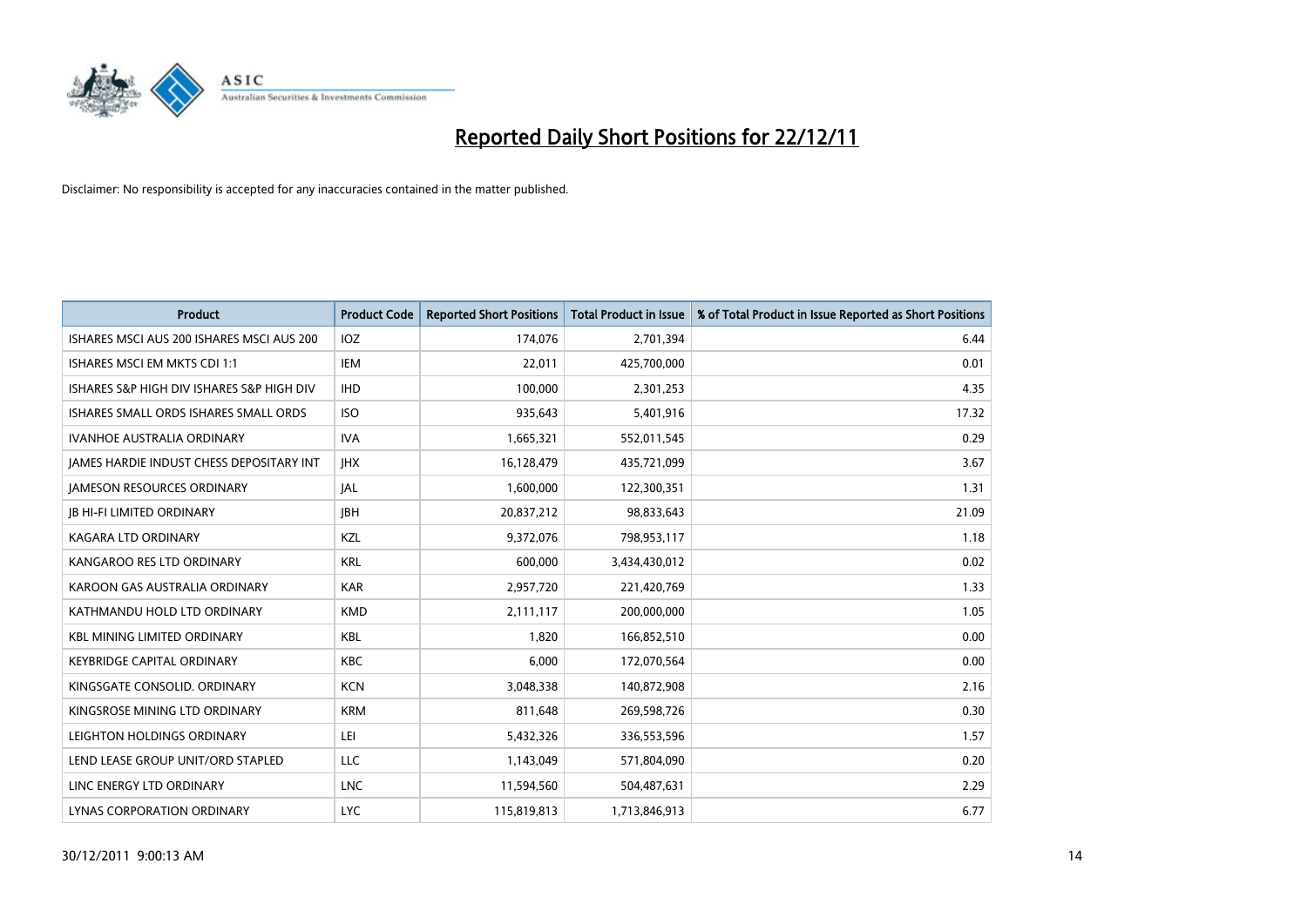

| <b>Product</b>                        | <b>Product Code</b> | <b>Reported Short Positions</b> | <b>Total Product in Issue</b> | % of Total Product in Issue Reported as Short Positions |
|---------------------------------------|---------------------|---------------------------------|-------------------------------|---------------------------------------------------------|
| M2 TELECOMMUNICATION ORDINARY         | <b>MTU</b>          | 294,332                         | 124,493,385                   | 0.23                                                    |
| MACA LIMITED ORDINARY                 | <b>MLD</b>          | 2,000                           | 150,000,000                   | 0.00                                                    |
| <b>MACMAHON HOLDINGS ORDINARY</b>     | <b>MAH</b>          | 2,279,878                       | 738,631,705                   | 0.31                                                    |
| MACQ ATLAS ROADS GRP ORDINARY STAPLED | <b>MQA</b>          | 12,450,554                      | 464,279,594                   | 2.69                                                    |
| MACQUARIE GROUP LTD ORDINARY          | <b>MOG</b>          | 5,864,533                       | 348,545,115                   | 1.66                                                    |
| MARENGO MINING ORDINARY               | <b>MGO</b>          | 39,850                          | 1,002,399,863                 | 0.00                                                    |
| <b>MATRIX C &amp; E LTD ORDINARY</b>  | <b>MCE</b>          | 517,536                         | 77,081,507                    | 0.65                                                    |
| MCMILLAN SHAKESPEARE ORDINARY         | <b>MMS</b>          | 62,765                          | 70,639,319                    | 0.08                                                    |
| MCPHERSON'S LTD ORDINARY              | <b>MCP</b>          | 16,360                          | 72,401,758                    | 0.02                                                    |
| MEDUSA MINING LTD ORDINARY            | <b>MML</b>          | 1,389,750                       | 188,903,911                   | 0.74                                                    |
| MELBOURNE IT LIMITED ORDINARY         | MLB                 | 136,142                         | 81,352,178                    | 0.17                                                    |
| MEO AUSTRALIA LTD ORDINARY            | <b>MEO</b>          | 3,720,892                       | 539,913,260                   | 0.68                                                    |
| MERMAID MARINE ORDINARY               | <b>MRM</b>          | 232,777                         | 217,833,136                   | 0.11                                                    |
| MESOBLAST LIMITED ORDINARY            | <b>MSB</b>          | 7,273,351                       | 280,425,258                   | 2.62                                                    |
| METALS X LIMITED ORDINARY             | <b>MLX</b>          | 587,380                         | 1,325,670,714                 | 0.05                                                    |
| METCASH LIMITED ORDINARY              | <b>MTS</b>          | 26,955,372                      | 771,343,404                   | 3.46                                                    |
| METGASCO LIMITED ORDINARY             | <b>MEL</b>          | 293,431                         | 338,958,156                   | 0.09                                                    |
| METMINCO LIMITED ORDINARY             | <b>MNC</b>          | 722,705                         | 1,674,466,146                 | 0.04                                                    |
| MHM METALS LIMITED ORDINARY           | <b>MHM</b>          | 185,256                         | 102,957,456                   | 0.18                                                    |
| MICLYN EXP OFFSHR ORDINARY            | <b>MIO</b>          | 19,297                          | 274,618,684                   | 0.01                                                    |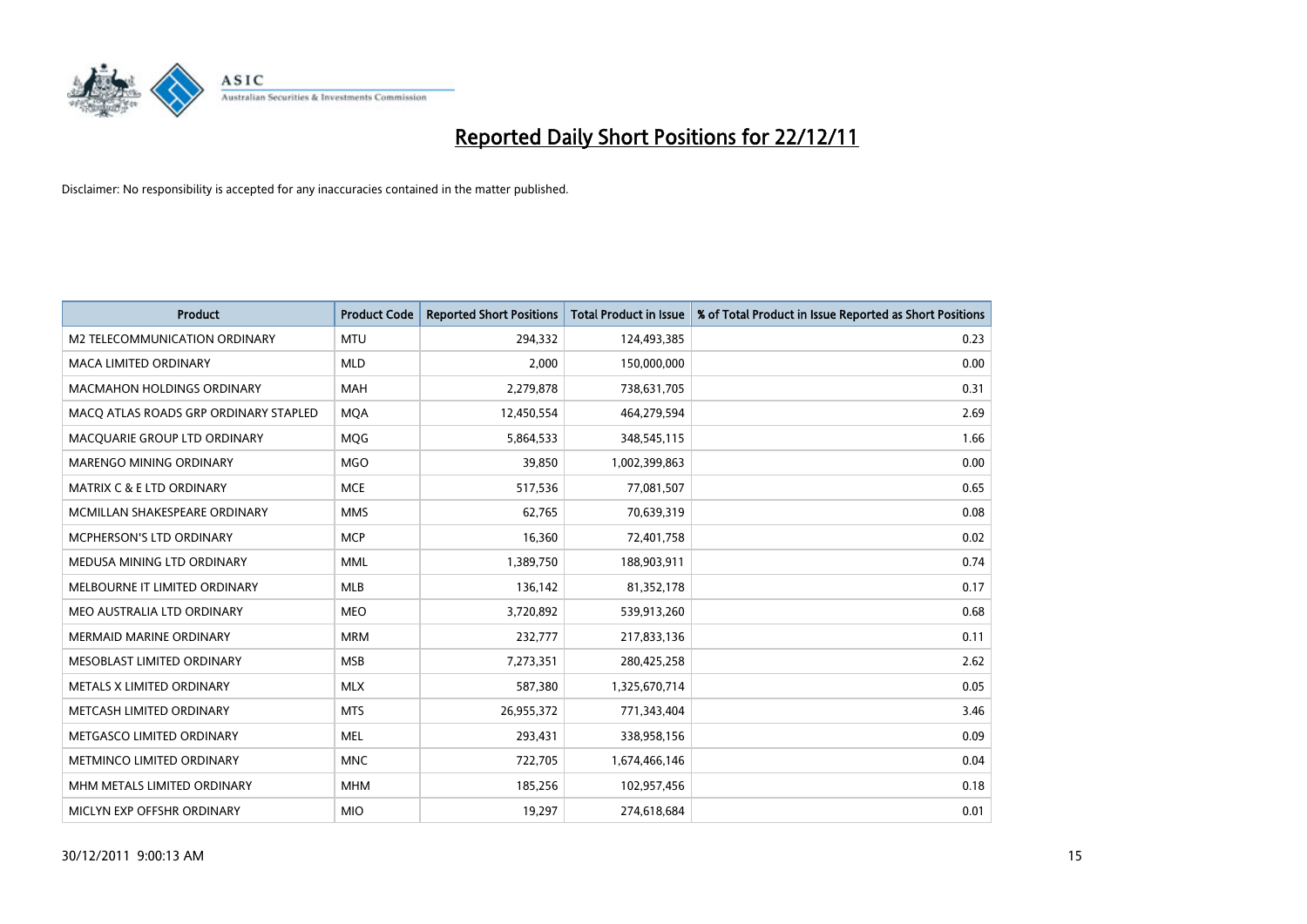

| <b>Product</b>                       | <b>Product Code</b> | <b>Reported Short Positions</b> | <b>Total Product in Issue</b> | % of Total Product in Issue Reported as Short Positions |
|--------------------------------------|---------------------|---------------------------------|-------------------------------|---------------------------------------------------------|
| MINCOR RESOURCES NL ORDINARY         | <b>MCR</b>          | 1,101,702                       | 196,060,804                   | 0.56                                                    |
| MINEMAKERS LIMITED ORDINARY          | <b>MAK</b>          | 36,962                          | 228,236,727                   | 0.02                                                    |
| MINERAL DEPOSITS ORDINARY            | <b>MDL</b>          | 156,978                         | 83,538,786                    | 0.20                                                    |
| MINERAL RESOURCES. ORDINARY          | <b>MIN</b>          | 440,558                         | 184,426,989                   | 0.23                                                    |
| MIRABELA NICKEL LTD ORDINARY         | <b>MBN</b>          | 11,464,212                      | 491,781,237                   | 2.31                                                    |
| MIRVAC GROUP STAPLED SECURITIES      | <b>MGR</b>          | 51,478,079                      | 3,416,924,188                 | 1.49                                                    |
| <b>MOLOPO ENERGY LTD ORDINARY</b>    | <b>MPO</b>          | 1,553,077                       | 245,579,810                   | 0.62                                                    |
| MOLY MINES LIMITED ORDINARY          | <b>MOL</b>          | 50,611                          | 384,893,989                   | 0.01                                                    |
| <b>MONADELPHOUS GROUP ORDINARY</b>   | <b>MND</b>          | 1,457,556                       | 88,674,327                    | 1.64                                                    |
| MORTGAGE CHOICE LTD ORDINARY         | <b>MOC</b>          | 1,652,068                       | 119,948,255                   | 1.37                                                    |
| MOUNT GIBSON IRON ORDINARY           | <b>MGX</b>          | 4,908,228                       | 1,082,570,693                 | 0.45                                                    |
| MSF SUGAR LIMITED ORDINARY           | <b>MSF</b>          | 17,582                          | 69,248,422                    | 0.02                                                    |
| MULTIPLEX SITES SITES                | <b>MXUPA</b>        | 22                              | 4,500,000                     | 0.00                                                    |
| <b>MURCHISON METALS LTD ORDINARY</b> | <b>MMX</b>          | 6,623,055                       | 442,437,524                   | 1.49                                                    |
| <b>MYER HOLDINGS LTD ORDINARY</b>    | <b>MYR</b>          | 71,835,418                      | 583,384,551                   | 12.29                                                   |
| <b>MYSTATE LIMITED ORDINARY</b>      | <b>MYS</b>          | 3,638                           | 86,963,862                    | 0.00                                                    |
| NATIONAL AUST, BANK ORDINARY         | <b>NAB</b>          | 15,983,914                      | 2,204,213,794                 | 0.69                                                    |
| NATURAL FUEL LIMITED ORDINARY        | <b>NFL</b>          |                                 | 1,121,912                     | 0.00                                                    |
| NAVIGATOR RESOURCES ORDINARY         | <b>NAV</b>          | 500                             | 2,222,216,576                 | 0.00                                                    |
| NAVITAS LIMITED ORDINARY             | <b>NVT</b>          | 3,477,211                       | 375,318,628                   | 0.90                                                    |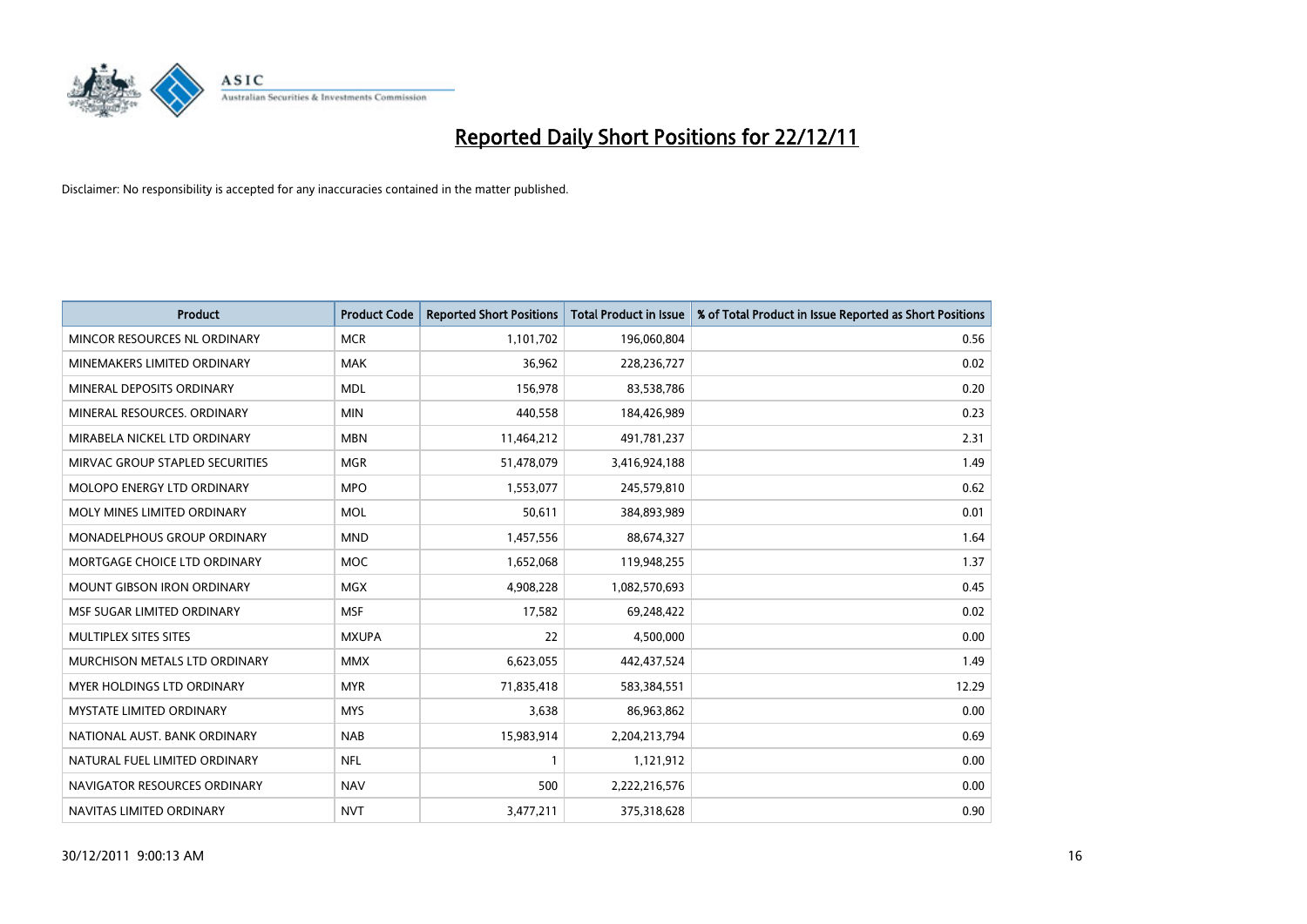

| <b>Product</b>                        | <b>Product Code</b> | <b>Reported Short Positions</b> | <b>Total Product in Issue</b> | % of Total Product in Issue Reported as Short Positions |
|---------------------------------------|---------------------|---------------------------------|-------------------------------|---------------------------------------------------------|
| NEON ENERGY LIMITED ORDINARY          | <b>NEN</b>          | 53,001                          | 433,114,520                   | 0.01                                                    |
| NEPTUNE MARINE ORDINARY               | <b>NMS</b>          | 182,253                         | 1,748,545,632                 | 0.01                                                    |
| NEW HOPE CORPORATION ORDINARY         | <b>NHC</b>          | 120,662                         | 830,230,549                   | 0.01                                                    |
| NEWCREST MINING ORDINARY              | <b>NCM</b>          | 1,131,810                       | 765,849,811                   | 0.14                                                    |
| NEWS CORP A NON-VOTING CDI            | <b>NWSLV</b>        | 2,366,962                       | 1,690,715,552                 | 0.13                                                    |
| NEWS CORP B VOTING CDI                | <b>NWS</b>          | 2,392,798                       | 798,520,953                   | 0.30                                                    |
| NEXBIS LIMITED ORDINARY               | <b>NBS</b>          | 63,733                          | 798,356,704                   | 0.01                                                    |
| NEXTDC LIMITED ORDINARY               | <b>NXT</b>          | 1,984                           | 123,533,558                   | 0.00                                                    |
| NEXUS ENERGY LIMITED ORDINARY         | <b>NXS</b>          | 4,289,052                       | 1,326,821,159                 | 0.32                                                    |
| NIB HOLDINGS LIMITED ORDINARY         | <b>NHF</b>          | 120,188                         | 466,733,110                   | 0.02                                                    |
| NIDO PETROLEUM ORDINARY               | <b>NDO</b>          | 533,668                         | 1,389,163,151                 | 0.04                                                    |
| NOBLE MINERAL RES ORDINARY            | <b>NMG</b>          | 1,041,186                       | 523,312,570                   | 0.19                                                    |
| NORTHERN IRON LTD ORDINARY            | <b>NFE</b>          | 492,075                         | 367,334,863                   | 0.13                                                    |
| NRW HOLDINGS LIMITED ORDINARY         | <b>NWH</b>          | 521,408                         | 278,888,011                   | 0.17                                                    |
| NUCOAL RESOURCES NL ORDINARY          | <b>NCR</b>          | 15,097                          | 441,150,707                   | 0.00                                                    |
| NUFARM LIMITED ORDINARY               | <b>NUF</b>          | 3,881,161                       | 261,947,565                   | 1.48                                                    |
| OAKTON LIMITED ORDINARY               | <b>OKN</b>          | 603,277                         | 93,800,235                    | 0.64                                                    |
| OCEANAGOLD CORP. CHESS DEPOSITARY INT | <b>OGC</b>          | 886,778                         | 262,642,606                   | 0.31                                                    |
| OCEANIA CAPITAL LTD ORDINARY          | <b>OCP</b>          | 2,500                           | 91,921,295                    | 0.00                                                    |
| OIL SEARCH LTD ORDINARY               | OSH                 | 8.244.840                       | 1,325,155,171                 | 0.61                                                    |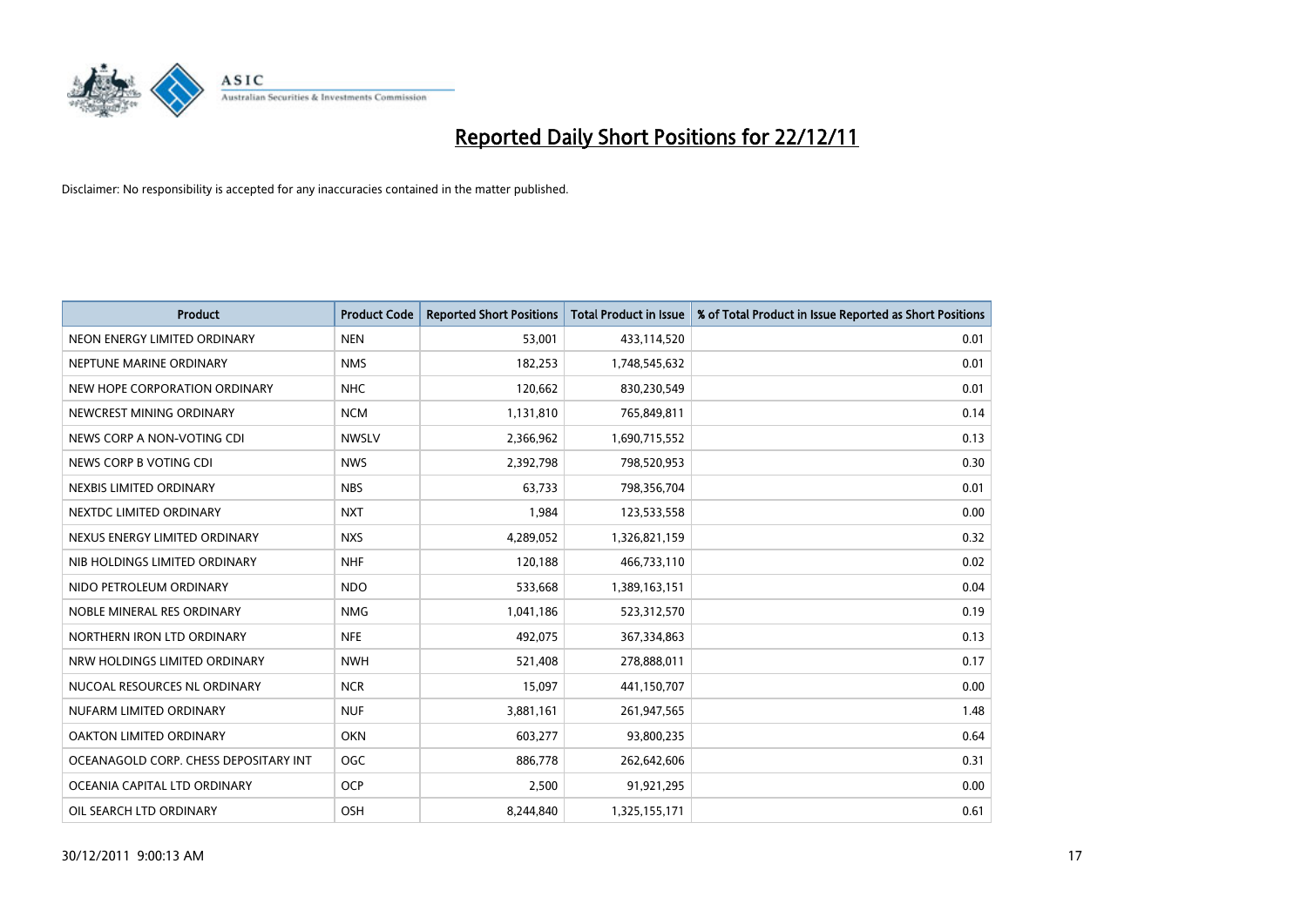

| <b>Product</b>                   | <b>Product Code</b> | <b>Reported Short Positions</b> | <b>Total Product in Issue</b> | % of Total Product in Issue Reported as Short Positions |
|----------------------------------|---------------------|---------------------------------|-------------------------------|---------------------------------------------------------|
| OM HOLDINGS LIMITED ORDINARY     | OMH                 | 5,779,281                       | 504,105,150                   | 1.14                                                    |
| ONESTEEL LIMITED ORDINARY        | OST                 | 41,962,075                      | 1,342,393,583                 | 3.10                                                    |
| ORICA LIMITED ORDINARY           | ORI                 | 2,395,995                       | 365,007,037                   | 0.65                                                    |
| ORICA LIMITED STEP UP PREFERENCE | <b>ORIPB</b>        | 239,930                         | 5,000,000                     | 4.80                                                    |
| ORIGIN ENERGY ORDINARY           | <b>ORG</b>          | 1,567,839                       | 1,086,164,479                 | 0.15                                                    |
| OROCOBRE LIMITED ORDINARY        | <b>ORE</b>          | 126,310                         | 103,195,029                   | 0.13                                                    |
| OROTONGROUP LIMITED ORDINARY     | ORL                 | 69,681                          | 40,880,902                    | 0.17                                                    |
| OTTO ENERGY LIMITED ORDINARY     | OEL                 | 109,204                         | 1,138,290,071                 | 0.01                                                    |
| OZ MINERALS ORDINARY             | OZL                 | 8,155,659                       | 315,755,618                   | 2.53                                                    |
| <b>PACIFIC BRANDS ORDINARY</b>   | <b>PBG</b>          | 8,420,853                       | 912,915,695                   | 0.92                                                    |
| PALADIN ENERGY LTD ORDINARY      | <b>PDN</b>          | 17,636,456                      | 835,484,064                   | 2.12                                                    |
| PANAUST LIMITED ORDINARY         | <b>PNA</b>          | 11,231,582                      | 593,892,185                   | 1.89                                                    |
| PANORAMIC RESOURCES ORDINARY     | PAN                 | 822,432                         | 207,050,710                   | 0.40                                                    |
| PAPERLINX LIMITED ORDINARY       | <b>PPX</b>          | 2,589,506                       | 609,280,761                   | 0.43                                                    |
| PAPILLON RES LTD ORDINARY        | PIR                 | 500,026                         | 215,133,794                   | 0.23                                                    |
| PATTIES FOODS LTD ORDINARY       | PFL                 |                                 | 138,989,223                   | 0.00                                                    |
| PEET LIMITED ORDINARY            | <b>PPC</b>          | 317,412                         | 320,170,604                   | 0.10                                                    |
| PENINSULA ENERGY LTD ORDINARY    | <b>PEN</b>          | 1,493,377                       | 2,135,490,443                 | 0.07                                                    |
| PERILYA LIMITED ORDINARY         | PEM                 | 13,097                          | 769,316,426                   | 0.00                                                    |
| PERPETUAL LIMITED ORDINARY       | PPT                 | 2,431,593                       | 41,980,678                    | 5.80                                                    |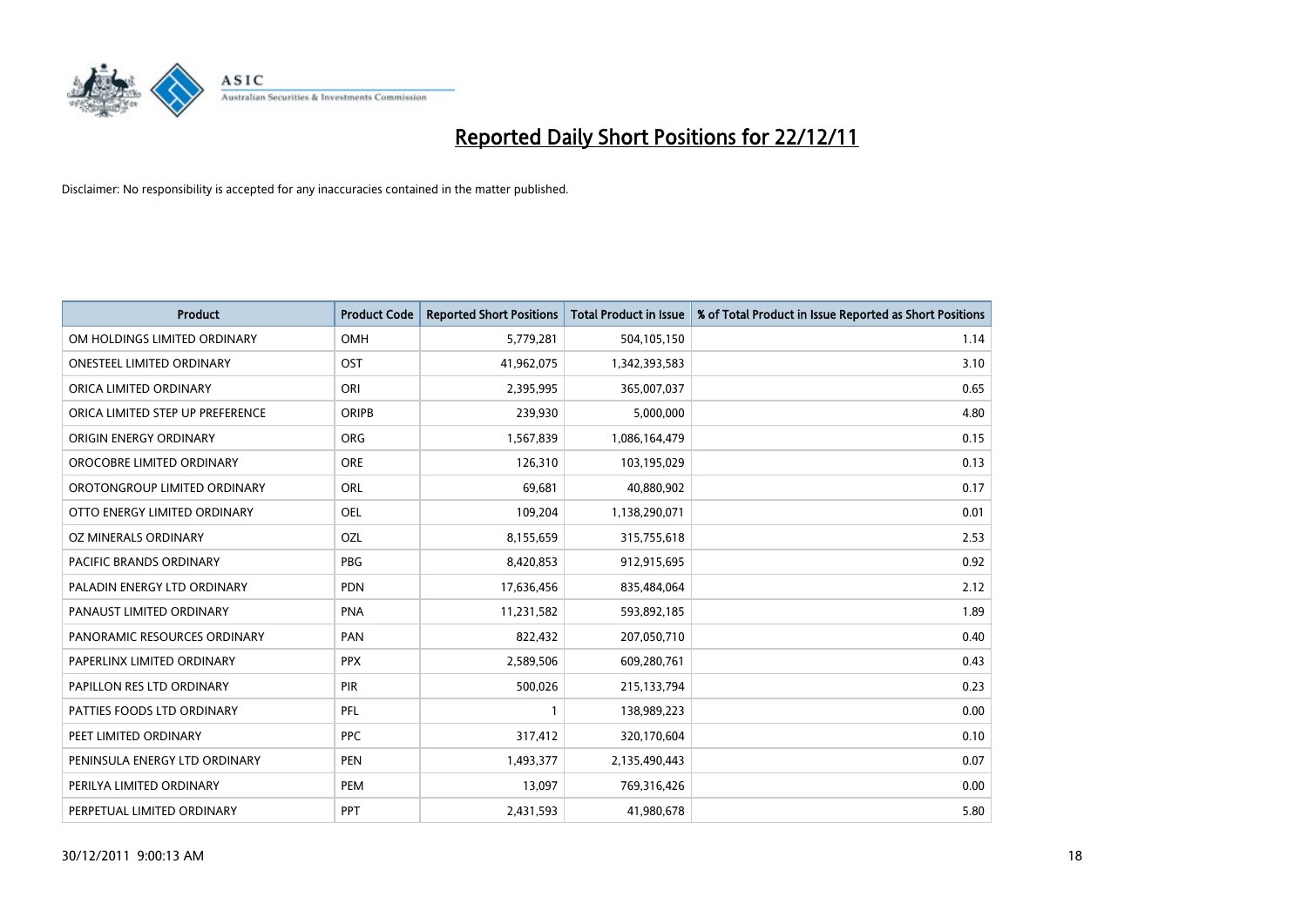

| <b>Product</b>                | <b>Product Code</b> | <b>Reported Short Positions</b> | <b>Total Product in Issue</b> | % of Total Product in Issue Reported as Short Positions |
|-------------------------------|---------------------|---------------------------------|-------------------------------|---------------------------------------------------------|
| PERSEUS MINING LTD ORDINARY   | PRU                 | 1,045,168                       | 455,827,088                   | 0.22                                                    |
| PETSEC ENERGY ORDINARY        | <b>PSA</b>          | 223,332                         | 231,283,622                   | 0.10                                                    |
| PHARMAXIS LTD ORDINARY        | <b>PXS</b>          | 651,868                         | 305,890,989                   | 0.21                                                    |
| PHOTON GROUP LTD ORDINARY     | PGA                 | 250,510                         | 1,540,886,866                 | 0.02                                                    |
| PLATINUM ASSET ORDINARY       | <b>PTM</b>          | 5,675,929                       | 561,347,878                   | 1.02                                                    |
| PLATINUM AUSTRALIA ORDINARY   | <b>PLA</b>          | 3,203,771                       | 442,130,039                   | 0.73                                                    |
| PLATINUM CAPITAL LTD ORDINARY | <b>PMC</b>          |                                 | 165,756,878                   | 0.00                                                    |
| PMI GOLD CORP CDI 1:1         | <b>PVM</b>          | 7,914                           | 48,932,567                    | 0.02                                                    |
| PMP LIMITED ORDINARY          | <b>PMP</b>          | 28,855                          | 326,975,701                   | 0.01                                                    |
| PORT BOUVARD LIMITED ORDINARY | PBD                 | 6,754                           | 593,868,295                   | 0.00                                                    |
| PREMIER INVESTMENTS ORDINARY  | <b>PMV</b>          | 718,667                         | 155,062,831                   | 0.45                                                    |
| PRIMA BIOMED LTD ORDINARY     | PRR                 | 2,798,228                       | 1,041,704,654                 | 0.27                                                    |
| PRIMARY HEALTH CARE ORDINARY  | <b>PRY</b>          | 7,727,562                       | 500,336,679                   | 1.52                                                    |
| PRIME MEDIA GRP LTD ORDINARY  | <b>PRT</b>          | 2                               | 366,330,303                   | 0.00                                                    |
| PRIMEAG AUSTRALIA ORDINARY    | PAG                 | 65,060                          | 266,394,444                   | 0.03                                                    |
| PROGEN PHARMACEUTIC ORDINARY  | PGL                 | 151,596                         | 24,709,097                    | 0.61                                                    |
| PROGRAMMED ORDINARY           | <b>PRG</b>          | 545,614                         | 118,169,908                   | 0.46                                                    |
| PSIVIDA CORP CDI 1:1          | <b>PVA</b>          | 6,878                           | 8,801,773                     | 0.08                                                    |
| OANTAS AIRWAYS ORDINARY       | QAN                 | 29,594,802                      | 2,265,123,620                 | 1.30                                                    |
| OBE INSURANCE GROUP ORDINARY  | <b>OBE</b>          | 22,501,050                      | 1,115,545,692                 | 1.99                                                    |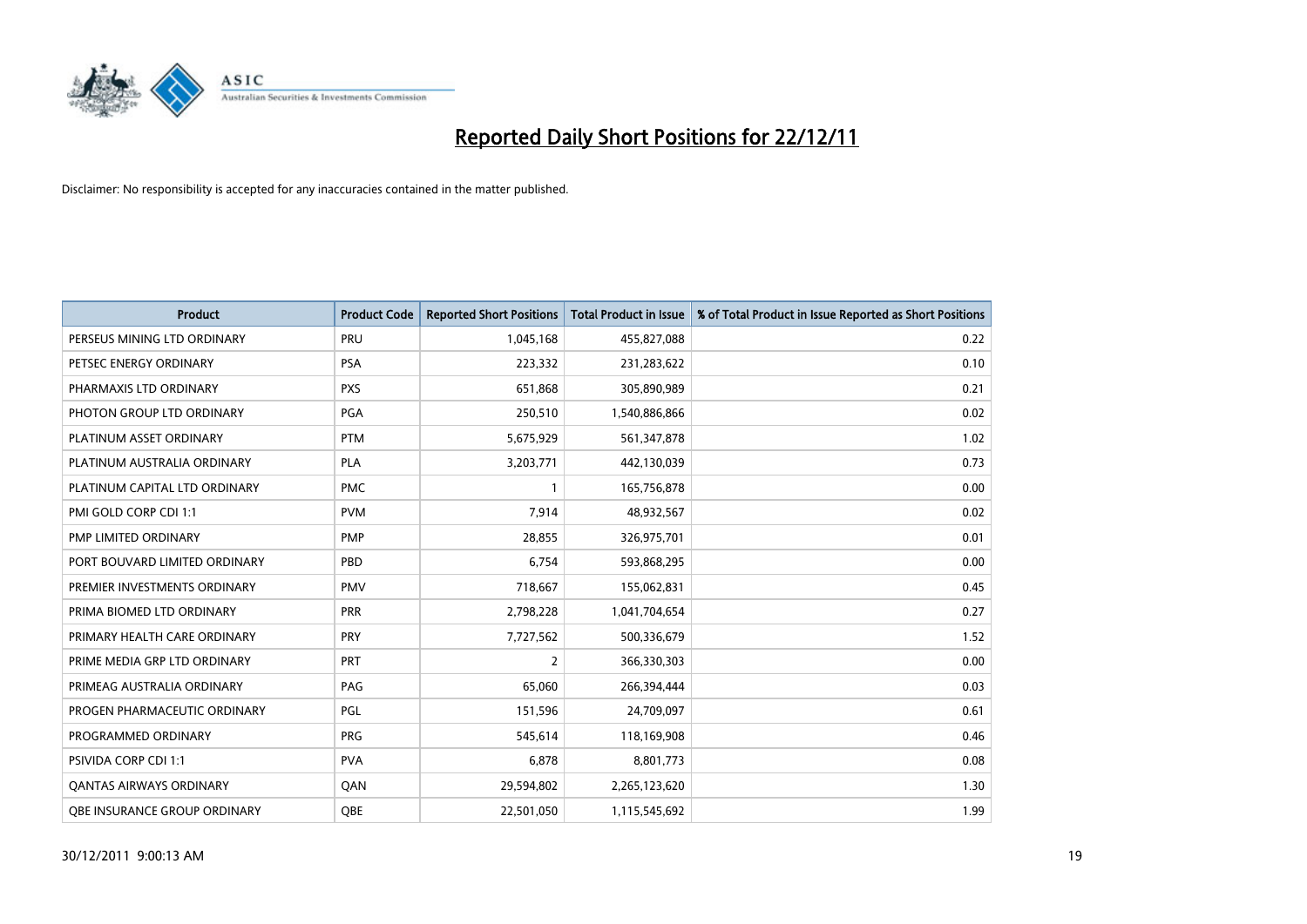

| <b>Product</b>                 | <b>Product Code</b> | <b>Reported Short Positions</b> | <b>Total Product in Issue</b> | % of Total Product in Issue Reported as Short Positions |
|--------------------------------|---------------------|---------------------------------|-------------------------------|---------------------------------------------------------|
| OR NATIONAL LIMITED ORDINARY   | <b>ORN</b>          | 24,643,472                      | 2,440,000,000                 | 1.00                                                    |
| ORXPHARMA LTD ORDINARY         | <b>QRX</b>          | 495,416                         | 144,244,857                   | 0.34                                                    |
| QUBE LOGISTICS HLDG ORDINARY   | QUB                 | 1,730,839                       | 873,556,430                   | 0.19                                                    |
| RAMELIUS RESOURCES ORDINARY    | <b>RMS</b>          | 2,976,448                       | 335,775,519                   | 0.89                                                    |
| RAMSAY HEALTH CARE ORDINARY    | <b>RHC</b>          | 1,706,796                       | 202,081,252                   | 0.82                                                    |
| RANGE RESOURCES LTD ORDINARY   | <b>RRS</b>          | 292,601                         | 1,602,030,474                 | 0.02                                                    |
| <b>RCR TOMLINSON ORDINARY</b>  | <b>RCR</b>          | 69,867                          | 133,601,005                   | 0.05                                                    |
| <b>REA GROUP ORDINARY</b>      | <b>REA</b>          | 391,913                         | 131,714,699                   | 0.28                                                    |
| <b>RECKON LIMITED ORDINARY</b> | <b>RKN</b>          | 820.676                         | 132,839,672                   | 0.61                                                    |
| <b>RED 5 LIMITED ORDINARY</b>  | <b>RED</b>          | 3,679                           | 128,412,536                   | 0.00                                                    |
| RED FORK ENERGY ORDINARY       | <b>RFE</b>          | 85,083                          | 310,229,853                   | 0.02                                                    |
| REDBANK ENERGY LTD ORDINARY    | AEJ                 | 19                              | 786,287                       | 0.00                                                    |
| REED RESOURCES LTD ORDINARY    | <b>RDR</b>          | 498,866                         | 264,742,501                   | 0.19                                                    |
| REGIS RESOURCES ORDINARY       | <b>RRL</b>          | 1,354,904                       | 438,664,248                   | 0.32                                                    |
| RESMED INC CDI 10:1            | <b>RMD</b>          | 3,803,528                       | 1,556,242,300                 | 0.24                                                    |
| RESOLUTE MINING ORDINARY       | <b>RSG</b>          | 3,285,794                       | 485,386,106                   | 0.66                                                    |
| RESOURCE GENERATION ORDINARY   | <b>RES</b>          | 192,033                         | 262,895,652                   | 0.07                                                    |
| RETAIL FOOD GROUP ORDINARY     | <b>RFG</b>          | 5,916                           | 108,229,282                   | 0.01                                                    |
| REVERSE CORP LIMITED ORDINARY  | <b>REF</b>          | 125,041                         | 92,382,175                    | 0.14                                                    |
| REX MINERALS LIMITED ORDINARY  | <b>RXM</b>          | 1,193,915                       | 153,635,519                   | 0.78                                                    |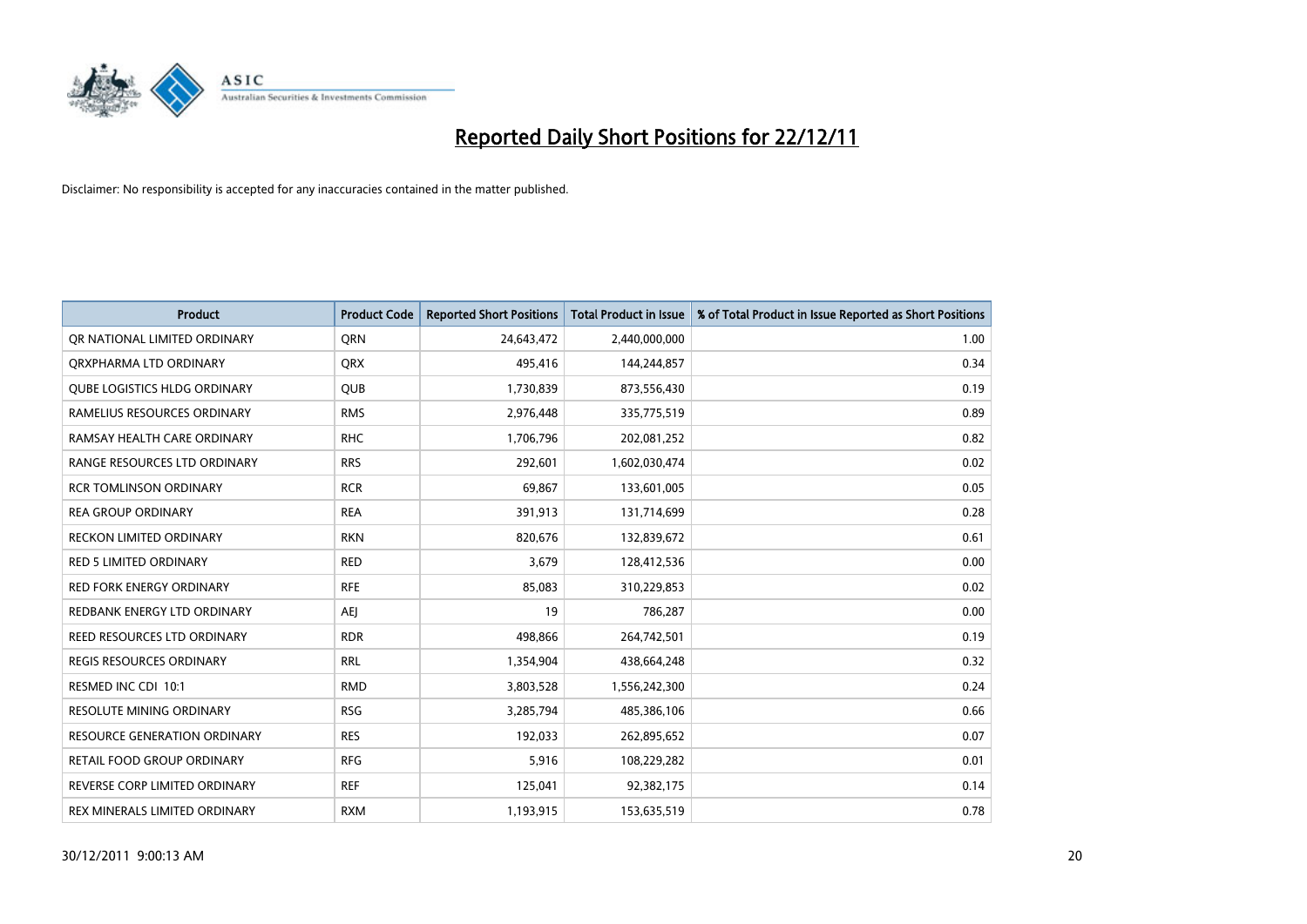

| <b>Product</b>                        | <b>Product Code</b> | <b>Reported Short Positions</b> | <b>Total Product in Issue</b> | % of Total Product in Issue Reported as Short Positions |
|---------------------------------------|---------------------|---------------------------------|-------------------------------|---------------------------------------------------------|
| <b>RHG LIMITED ORDINARY</b>           | <b>RHG</b>          | 31,776                          | 308,483,177                   | 0.01                                                    |
| RIALTO ENERGY ORDINARY                | <b>RIA</b>          | 91,691                          | 375,006,264                   | 0.02                                                    |
| RIO TINTO LIMITED ORDINARY            | <b>RIO</b>          | 25,863,445                      | 435,758,720                   | 5.92                                                    |
| RIVERCITY MOTORWAY STAPLED            | <b>RCY</b>          | 132,000                         | 957,010,115                   | 0.01                                                    |
| ROC OIL COMPANY ORDINARY              | <b>ROC</b>          | 1,938,222                       | 682,506,352                   | 0.28                                                    |
| ROYAL WOLF HOLDINGS ORDINARY          | <b>RWH</b>          | 82,000                          | 100,387,052                   | 0.08                                                    |
| SAI GLOBAL LIMITED ORDINARY           | SAI                 | 1,595,666                       | 202,263,251                   | 0.79                                                    |
| SALMAT LIMITED ORDINARY               | <b>SLM</b>          | 460,088                         | 159,802,174                   | 0.28                                                    |
| SAMSON OIL & GAS LTD ORDINARY         | SSN                 | 355,896                         | 1,750,183,770                 | 0.01                                                    |
| SANDFIRE RESOURCES ORDINARY           | <b>SFR</b>          | 1,011,423                       | 150,946,635                   | 0.67                                                    |
| <b>SANTOS LTD ORDINARY</b>            | <b>STO</b>          | 9,151,272                       | 941,854,344                   | 0.96                                                    |
| SARACEN MINERAL ORDINARY              | SAR                 | 1,747,385                       | 593,993,240                   | 0.29                                                    |
| SEDGMAN LIMITED ORDINARY              | <b>SDM</b>          | 330,583                         | 212,215,619                   | 0.15                                                    |
| <b>SEEK LIMITED ORDINARY</b>          | <b>SEK</b>          | 14,606,973                      | 337,101,307                   | 4.32                                                    |
| SELECT HARVESTS ORDINARY              | SHV                 | 32,635                          | 56,392,664                    | 0.06                                                    |
| SENETAS CORPORATION ORDINARY          | <b>SEN</b>          | 756,999                         | 463,105,195                   | 0.16                                                    |
| SERVCORP LIMITED ORDINARY             | SRV                 | 26,183                          | 98,440,807                    | 0.03                                                    |
| SERVICE STREAM ORDINARY               | <b>SSM</b>          | 344,663                         | 283,418,867                   | 0.12                                                    |
| SEVEN GROUP HOLDINGS CONV. RED. PREF. | <b>SVWPA</b>        | 86,051                          | 4,963,640                     | 1.73                                                    |
| SEVEN GROUP HOLDINGS ORDINARY         | <b>SVW</b>          | 869,420                         | 306,410,281                   | 0.28                                                    |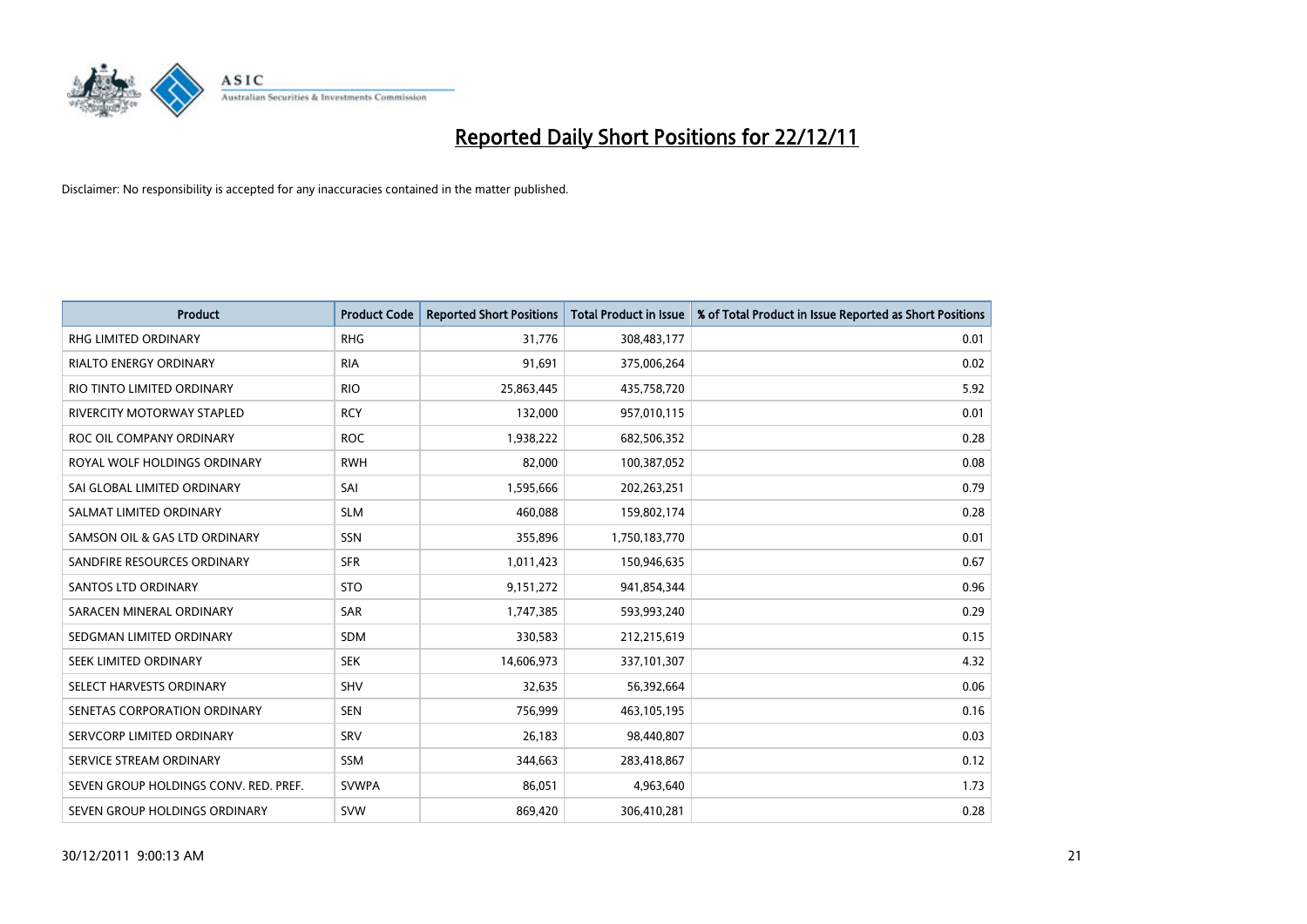

| <b>Product</b>                           | <b>Product Code</b> | <b>Reported Short Positions</b> | <b>Total Product in Issue</b> | % of Total Product in Issue Reported as Short Positions |
|------------------------------------------|---------------------|---------------------------------|-------------------------------|---------------------------------------------------------|
| SEVEN WEST MEDIA LTD ORDINARY            | <b>SWM</b>          | 1,811,397                       | 645,719,542                   | 0.27                                                    |
| SIGMA PHARMACEUTICAL ORDINARY            | <b>SIP</b>          | 12,974,260                      | 1,178,626,572                 | 1.10                                                    |
| <b>SILEX SYSTEMS ORDINARY</b>            | <b>SLX</b>          | 517,119                         | 170,133,997                   | 0.31                                                    |
| SILVER LAKE RESOURCE ORDINARY            | <b>SLR</b>          | 189,206                         | 220,264,063                   | 0.09                                                    |
| SIMS METAL MGMT LTD ORDINARY             | SGM                 | 3,206,771                       | 206,338,686                   | 1.53                                                    |
| SINGAPORE TELECOMM. CHESS DEPOSITARY INT | SGT                 | 4,232,807                       | 190,439,807                   | 2.21                                                    |
| SIRIUS RESOURCES NL ORDINARY             | <b>SIR</b>          | 82,500                          | 137,134,586                   | 0.06                                                    |
| SKILLED GROUP LTD ORDINARY               | <b>SKE</b>          | 39,574                          | 233,403,776                   | 0.01                                                    |
| SKY CITY ENTERTAIN, ORDINARY             | <b>SKC</b>          | 9.856                           | 576,958,340                   | 0.00                                                    |
| SMS MANAGEMENT, ORDINARY                 | <b>SMX</b>          | 199,538                         | 68,290,180                    | 0.28                                                    |
| SONIC HEALTHCARE ORDINARY                | <b>SHL</b>          | 5,179,031                       | 389,969,875                   | 1.32                                                    |
| SOUTH BOULDER MINES ORDINARY             | <b>STB</b>          | 79,677                          | 87,115,688                    | 0.09                                                    |
| SP AUSNET STAPLED SECURITIES             | <b>SPN</b>          | 1,114,080                       | 2,850,932,204                 | 0.04                                                    |
| SPARK INFRASTRUCTURE STAPLED NOTE & UNIT | SKI                 | 16,280,535                      | 1,326,734,264                 | 1.21                                                    |
| SPDR 200 FUND ETF UNITS                  | <b>STW</b>          | 8                               | 51,878,556                    | 0.00                                                    |
| SPECIALTY FASHION ORDINARY               | <b>SFH</b>          | 671,234                         | 192,086,121                   | 0.35                                                    |
| SPOTLESS GROUP LTD ORDINARY              | <b>SPT</b>          | 1,106,668                       | 265,454,407                   | 0.41                                                    |
| ST BARBARA LIMITED ORDINARY              | <b>SBM</b>          | 6,483,958                       | 325,615,389                   | 2.00                                                    |
| STANMORE COAL LTD ORDINARY               | <b>SMR</b>          | 17,231                          | 146,373,973                   | 0.01                                                    |
| STARPHARMA HOLDINGS ORDINARY             | SPL                 | 1,480,263                       | 280,595,325                   | 0.51                                                    |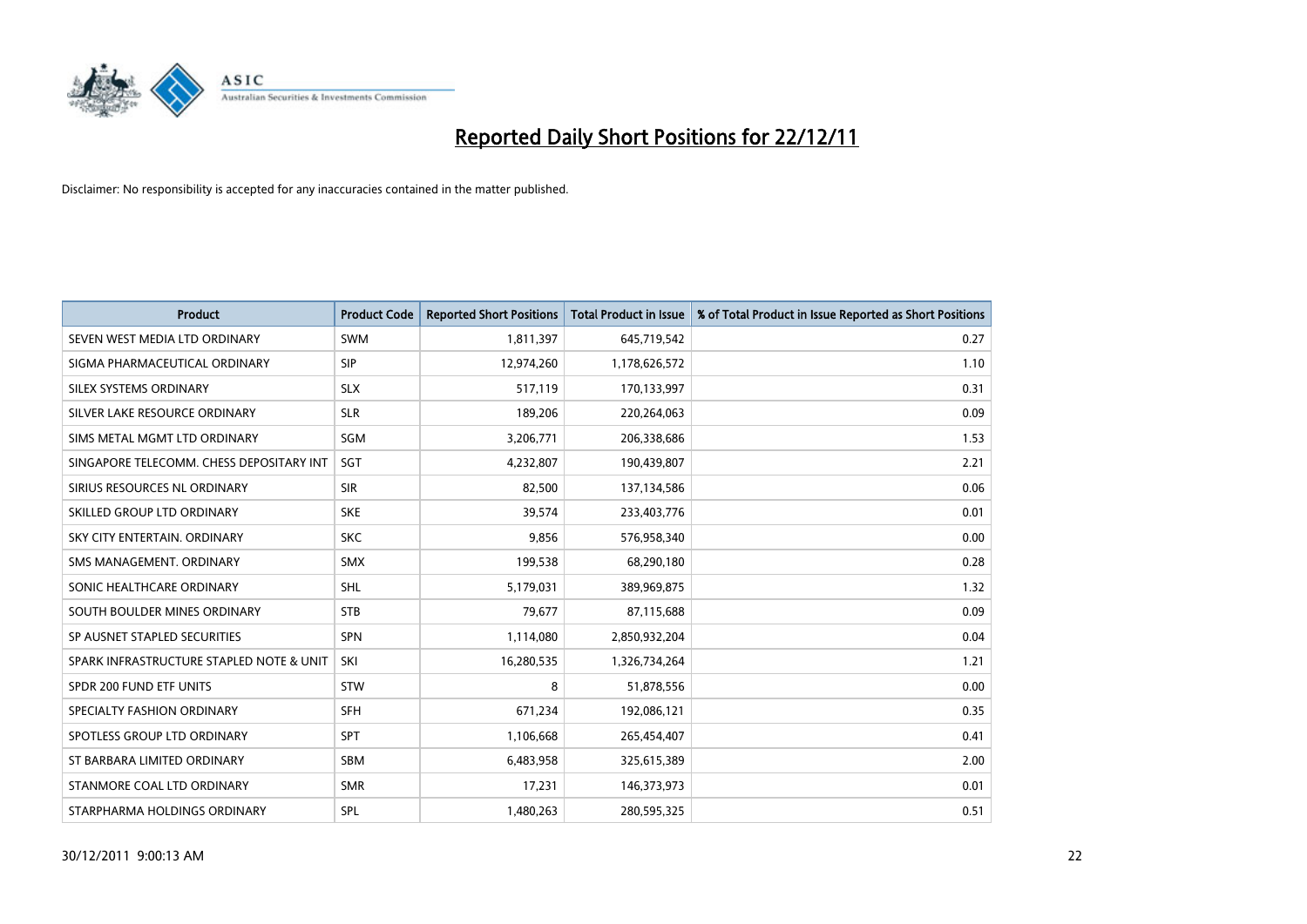

| <b>Product</b>                       | <b>Product Code</b> | <b>Reported Short Positions</b> | <b>Total Product in Issue</b> | % of Total Product in Issue Reported as Short Positions |
|--------------------------------------|---------------------|---------------------------------|-------------------------------|---------------------------------------------------------|
| STH AMERICAN COR LTD ORDINARY        | SAY                 | 9,200                           | 257,785,604                   | 0.00                                                    |
| STHN CROSS MEDIA ORDINARY            | <b>SXL</b>          | 2,688,749                       | 705,766,444                   | 0.40                                                    |
| STOCKLAND UNITS/ORD STAPLED          | SGP                 | 47,474,197                      | 2,316,509,153                 | 2.02                                                    |
| STRAITS RES LTD. ORDINARY            | <b>SRO</b>          | 494,060                         | 324,796,141                   | 0.15                                                    |
| <b>STW COMMUNICATIONS ORDINARY</b>   | SGN                 | 281,240                         | 363,403,799                   | 0.07                                                    |
| SUNCORP GROUP LTD ORDINARY           | <b>SUN</b>          | 9,087,383                       | 1,286,600,980                 | 0.72                                                    |
| SUNDANCE ENERGY ORDINARY             | <b>SEA</b>          | 165.122                         | 277,098,474                   | 0.06                                                    |
| SUNDANCE RESOURCES ORDINARY          | <b>SDL</b>          | 5,813,497                       | 2,918,672,169                 | 0.19                                                    |
| SUNLAND GROUP LTD ORDINARY           | <b>SDG</b>          | 26,203                          | 201,578,526                   | 0.01                                                    |
| SUPER RET REP LTD ORDINARY           | <b>SUL</b>          | 1,498,262                       | 194,754,593                   | 0.77                                                    |
| SWICK MINING ORDINARY                | <b>SWK</b>          | 1,548                           | 237,024,970                   | 0.00                                                    |
| SYD AIRPORT STAPLED US PROHIBIT.     | <b>SYD</b>          | 3,946,213                       | 1,861,210,782                 | 0.20                                                    |
| SYMEX HOLDINGS ORDINARY              | <b>SYM</b>          | 6,633                           | 191,593,493                   | 0.00                                                    |
| <b>TABCORP HOLDINGS LTD ORDINARY</b> | <b>TAH</b>          | 3,192,096                       | 712,805,880                   | 0.45                                                    |
| <b>TALENT2 INTERNATION ORDINARY</b>  | <b>TWO</b>          | 4,305                           | 147,403,701                   | 0.00                                                    |
| TANAMI GOLD NL ORDINARY              | <b>TAM</b>          | 150,121                         | 260,997,677                   | 0.06                                                    |
| TAP OIL LIMITED ORDINARY             | <b>TAP</b>          | 3,068,358                       | 240,995,311                   | 1.29                                                    |
| TASSAL GROUP LIMITED ORDINARY        | <b>TGR</b>          | 42,661                          | 146,304,404                   | 0.02                                                    |
| <b>TATTS GROUP LTD ORDINARY</b>      | <b>TTS</b>          | 9,699,812                       | 1,340,758,701                 | 0.72                                                    |
| TELECOM CORPORATION ORDINARY         | <b>TEL</b>          | 11,476,459                      | 1,925,409,580                 | 0.58                                                    |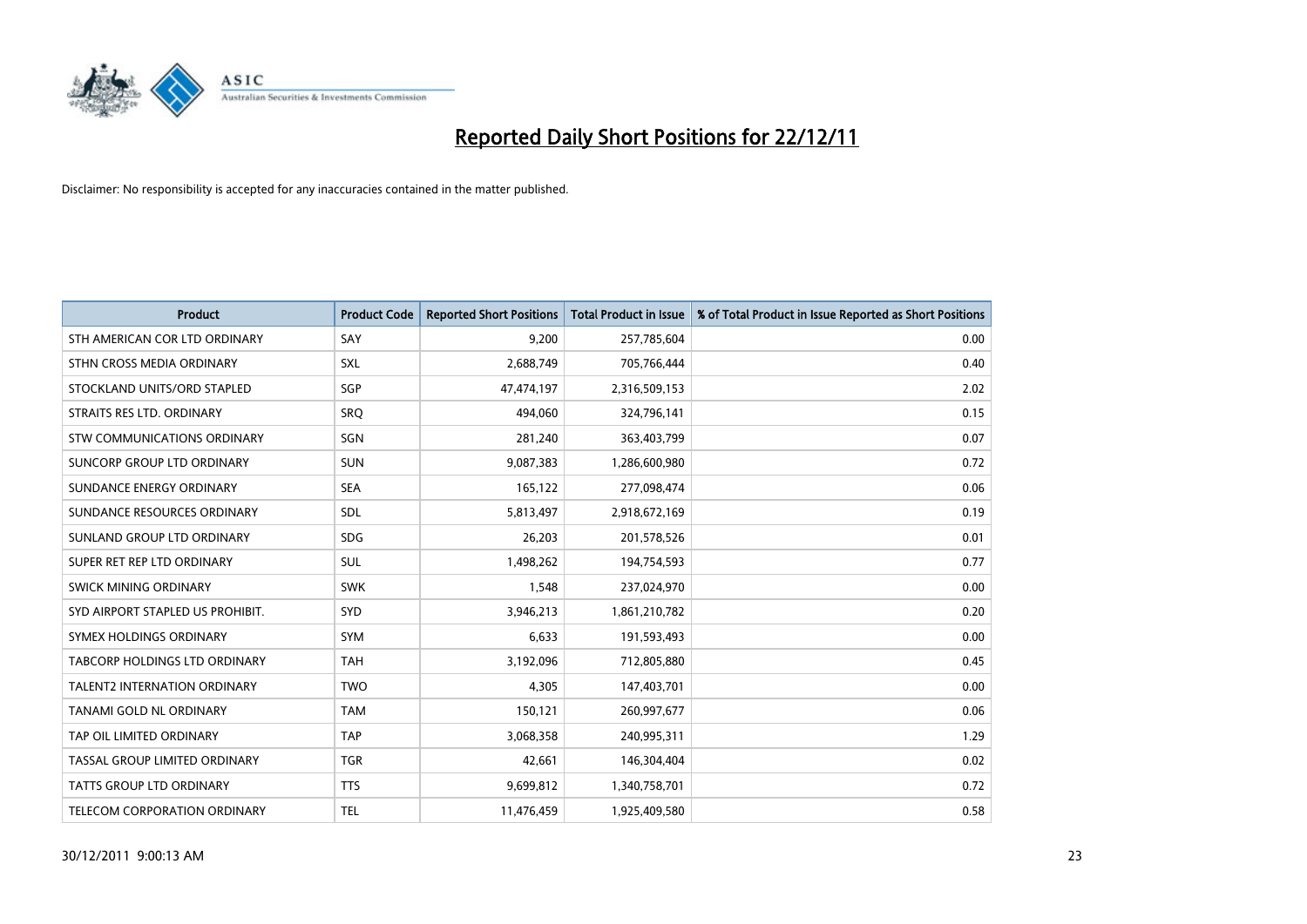

| <b>Product</b>                       | <b>Product Code</b> | <b>Reported Short Positions</b> | <b>Total Product in Issue</b> | % of Total Product in Issue Reported as Short Positions |
|--------------------------------------|---------------------|---------------------------------|-------------------------------|---------------------------------------------------------|
| TELSTRA CORPORATION, ORDINARY        | <b>TLS</b>          | 31,833,718                      | 12,443,074,357                | 0.25                                                    |
| TEN NETWORK HOLDINGS ORDINARY        | <b>TEN</b>          | 49,919,196                      | 1,045,236,720                 | 4.79                                                    |
| TERANGA GOLD CORP CDI 1:1            | <b>TGZ</b>          | 128,836                         | 156,228,063                   | 0.07                                                    |
| TEXON PETROLEUM LTD ORDINARY         | <b>TXN</b>          | 29,313                          | 242,539,848                   | 0.01                                                    |
| TFS CORPORATION LTD ORDINARY         | <b>TFC</b>          | 95,350                          | 279,621,829                   | 0.03                                                    |
| THAKRAL HOLDINGS GRP ORDINARY/UNIT   | <b>THG</b>          | 2                               | 585,365,014                   | 0.00                                                    |
| THE REJECT SHOP ORDINARY             | <b>TRS</b>          | 1,494,924                       | 26,071,170                    | 5.73                                                    |
| THOR MINING PLC CHESS DEPOSITARY 1:1 | <b>THR</b>          | 2,307                           | 222,489,120                   | 0.00                                                    |
| THORN GROUP LIMITED ORDINARY         | <b>TGA</b>          | 94,059                          | 146,091,970                   | 0.05                                                    |
| <b>TIGER RESOURCES ORDINARY</b>      | <b>TGS</b>          | 1,205,459                       | 671,110,549                   | 0.17                                                    |
| TISHMAN SPEYER UNITS                 | <b>TSO</b>          | 41,524                          | 338,440,904                   | 0.01                                                    |
| TNG LIMITED ORDINARY                 | <b>TNG</b>          | 4,321                           | 284,803,062                   | 0.00                                                    |
| TOLL HOLDINGS LTD ORDINARY           | <b>TOL</b>          | 20,558,797                      | 717,133,875                   | 2.85                                                    |
| TORO ENERGY LIMITED ORDINARY         | <b>TOE</b>          | 35,404                          | 975,436,676                   | 0.00                                                    |
| <b>TOWER LIMITED ORDINARY</b>        | <b>TWR</b>          | 689,519                         | 265,176,580                   | 0.26                                                    |
| TOX FREE SOLUTIONS ORDINARY          | <b>TOX</b>          | 16,801                          | 97,626,882                    | 0.01                                                    |
| TPG TELECOM LIMITED ORDINARY         | <b>TPM</b>          | 3,123,520                       | 793,808,141                   | 0.37                                                    |
| TRANSFIELD SERVICES ORDINARY         | <b>TSE</b>          | 3,553,967                       | 546,763,410                   | 0.65                                                    |
| TRANSPACIFIC INDUST, ORDINARY        | <b>TPI</b>          | 10,289,903                      | 1,578,209,025                 | 0.65                                                    |
| TRANSURBAN GROUP TRIPLE STAPLED SEC. | <b>TCL</b>          | 17,661,550                      | 1,451,447,154                 | 1.22                                                    |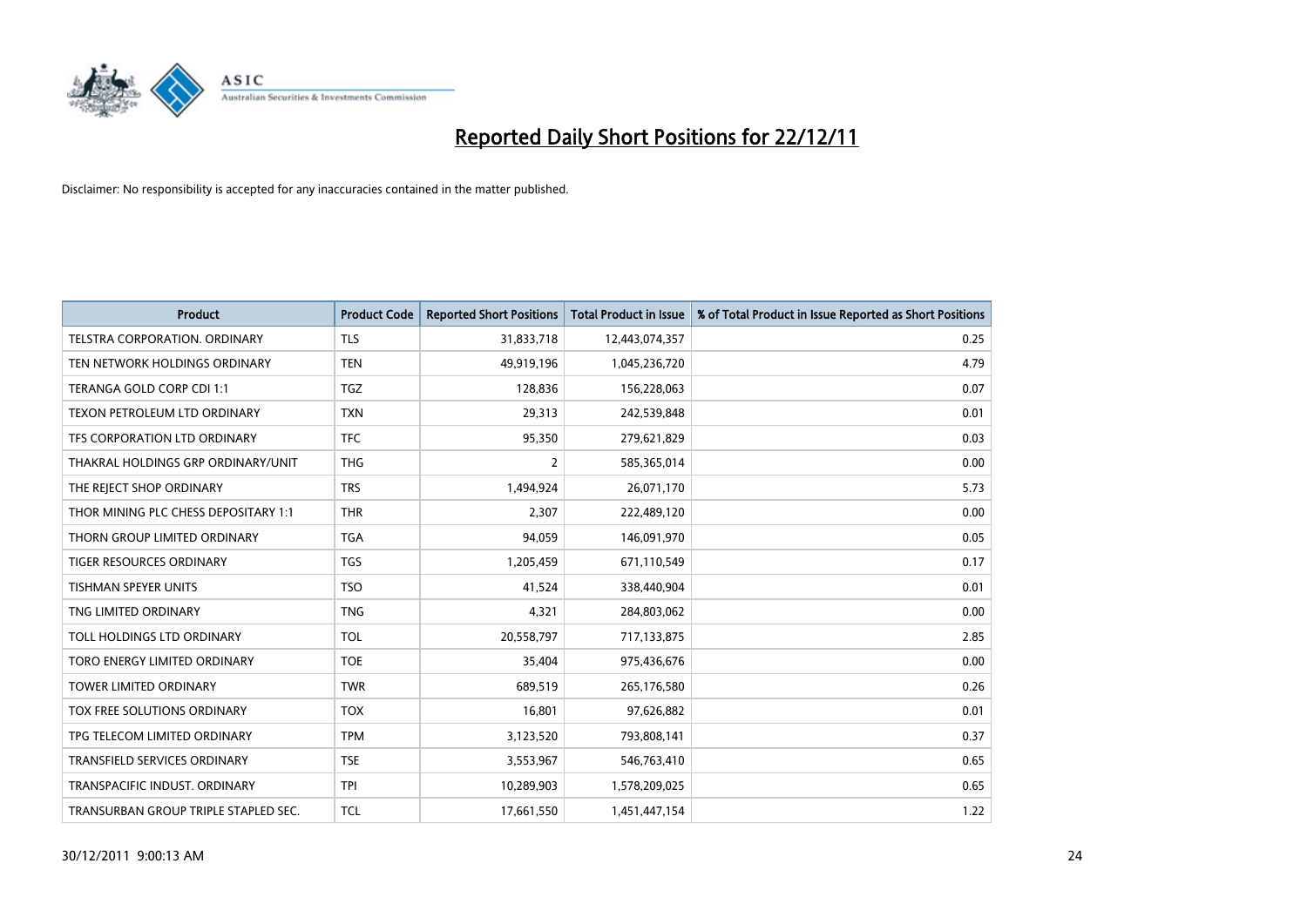

| <b>Product</b>                         | <b>Product Code</b> | <b>Reported Short Positions</b> | <b>Total Product in Issue</b> | % of Total Product in Issue Reported as Short Positions |
|----------------------------------------|---------------------|---------------------------------|-------------------------------|---------------------------------------------------------|
| TREASURY WINE ESTATE ORDINARY          | <b>TWE</b>          | 12,384,098                      | 647,227,144                   | 1.91                                                    |
| TRINITY GROUP STAPLED SECURITIES       | <b>TCO</b>          | 3,419                           | 193,235,631                   | 0.00                                                    |
| TROY RESOURCES NL ORDINARY             | <b>TRY</b>          | 54,845                          | 88,608,823                    | 0.05                                                    |
| UGL LIMITED ORDINARY                   | UGL                 | 3,798,648                       | 166,047,171                   | 2.28                                                    |
| UNILIFE CORPORATION CDI 6:1            | <b>UNS</b>          | 24,981                          | 261,003,756                   | 0.01                                                    |
| UXC LIMITED ORDINARY                   | <b>UXC</b>          | 2,501                           | 306,933,250                   | 0.00                                                    |
| <b>VDM GROUP LIMITED ORDINARY</b>      | <b>VMG</b>          | 377,028                         | 932,485,103                   | 0.04                                                    |
| <b>VENTNOR RES LTD ORDINARY</b>        | <b>VRX</b>          | 3,511                           | 43,038,500                    | 0.01                                                    |
| <b>VENTURE MINERALS ORDINARY</b>       | <b>VMS</b>          | 400.524                         | 221,093,592                   | 0.17                                                    |
| <b>VIEW RESOURCES LTD ORDINARY</b>     | <b>VRE</b>          | 1,760                           | 881,953,670                   | 0.00                                                    |
| VILLAGE ROADSHOW LTD ORDINARY          | <b>VRL</b>          | 500                             | 151,509,841                   | 0.00                                                    |
| <b>VIRGIN AUS HLDG LTD ORDINARY</b>    | <b>VAH</b>          | 20,313,504                      | 2,210,197,600                 | 0.91                                                    |
| VITA GROUP LTD ORDINARY                | <b>VTG</b>          | 75,190                          | 142,499,800                   | 0.05                                                    |
| VITERRA INC CDI 1:1                    | <b>VTA</b>          | 3,828                           | 68,629,939                    | 0.01                                                    |
| <b>WATPAC LIMITED ORDINARY</b>         | <b>WTP</b>          | 16,461                          | 185,160,973                   | 0.00                                                    |
| <b>WDS LIMITED ORDINARY</b>            | <b>WDS</b>          | 701                             | 144,740,614                   | 0.00                                                    |
| WEBIET LIMITED ORDINARY                | <b>WEB</b>          | 33,683                          | 73,180,426                    | 0.05                                                    |
| <b>WESFARMERS LIMITED ORDINARY</b>     | <b>WES</b>          | 29,008,926                      | 1,005,896,289                 | 2.88                                                    |
| WESFARMERS LIMITED PARTIALLY PROTECTED | <b>WESN</b>         | 74,738                          | 151,175,873                   | 0.05                                                    |
| WESTERN AREAS NL ORDINARY              | <b>WSA</b>          | 9,327,124                       | 179,735,899                   | 5.19                                                    |